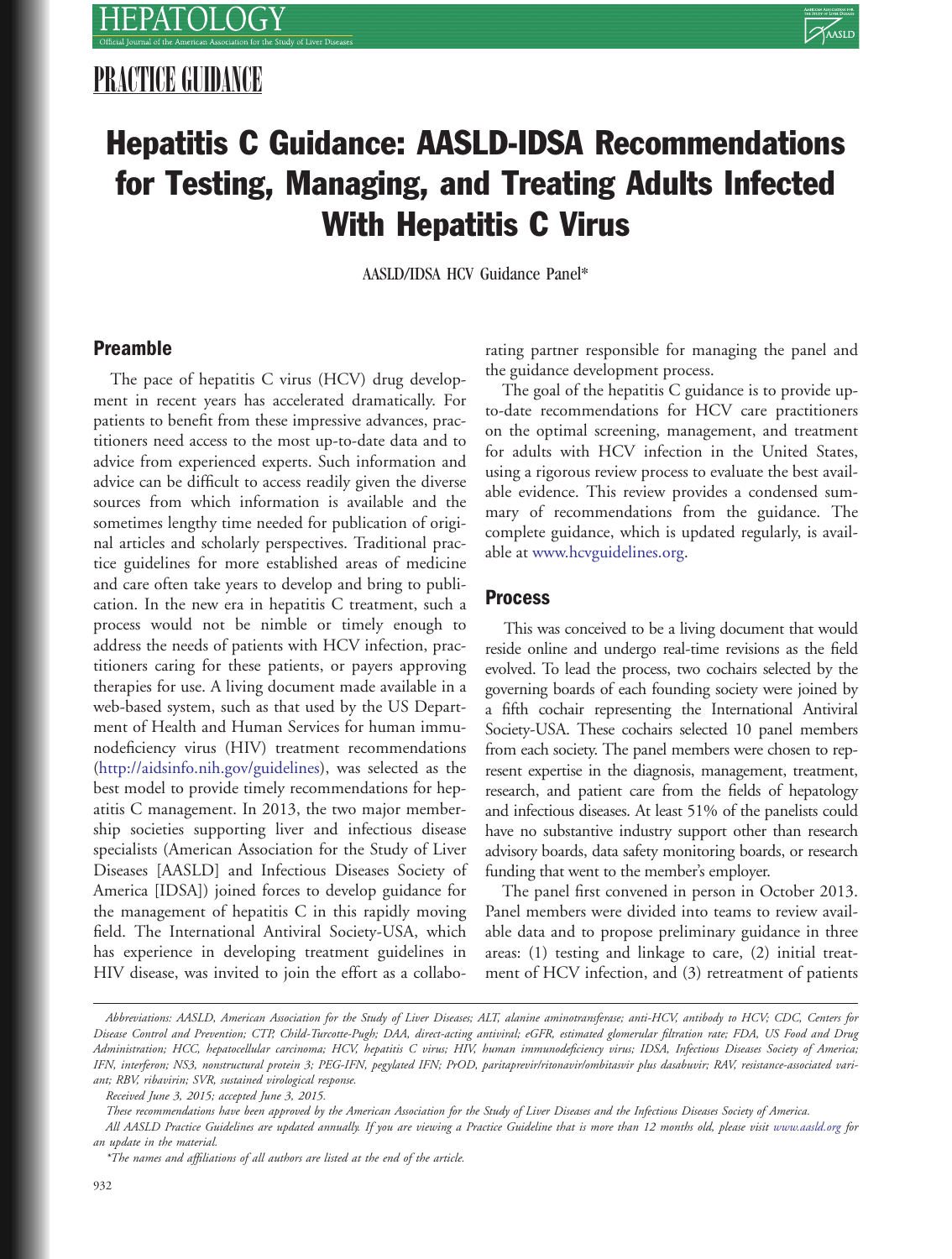in whom prior HCV treatment had failed. The treatment section teams also reviewed data for special considerations in patients with hepatitis C, including those with HCV/HIV coinfection, with decompensated cirrhosis, and who had undergone liver transplantation. The teams and cochairs met regularly by conference call. All panel members reviewed and approved the final recommendations. Each society's governing board peerreviewed the final recommendations. The first version of the guidance was uploaded [\(www.hcvguidelines.org\)](http://www.hcvguidelines.org) on January 29, 2014. By September 2014, three additional sections were developed: (1) treatment of acute HCV infection, (2) monitoring during and after therapy, and (3) when and whom to treat. In October 2014, the panel reconvened in person to update recommendations to consider data on pending new treatments. The updated recommendations (and appropriate revisions of all current guidance) were uploaded on December 20, 2014. This report was prepared on May 20, 2015.

Funding for the guidance itself was provided by the AASLD and the IDSA. No industry funding was solicited or accepted. The Centers for Disease Control and Prevention (CDC) provided separate funding for identifying and reviewing data pertaining to testing and linkage to care.

# Collecting, Evaluating, and Rating the Evidence

The panel, comprising experts in the fields of hepatology and infectious diseases, used an evidence-based approach to review available information for the guidance. Information sources considered were research published in peer-reviewed journals or presented at major national or international research conferences; safety warnings from the US Food and Drug Administration (FDA), other regulatory agencies, or the manufacturer; drug interaction data; prescribing information from FDA-approved products; and registration data for new products under FDA review. An initial search of the literature yielded 3939 unique citations on November 4, 2013. To be considered, articles needed to be published in English from 2010 to the present. Review studies, studies using mice or rats, and in vitro studies were excluded. Panel members monitor the literature and other sources regularly and update the guidance as new evidence warrants.

Each recommendation is rated in terms of the level of evidence (depicted by Roman numeral I, II, or III) and the strength of the recommendation (depicted by letter A, B, or C) using a scale (Table 1) adapted from the American College of Cardiology and the American Heart Association Practice Guidelines.<sup>1,2</sup>

# HCV Testing and Linkage to Care

Of the estimated 2.2 million to 3.2 million persons<sup>3</sup> chronically infected with HCV in the United States, half are unaware that they are infected.<sup>4</sup> Identification of those with active infection is the first step toward improving health outcomes and preventing transmission.<sup>5-7</sup> Accordingly, HCV testing is recommended in select populations based on demography, prior exposures, risk behaviors, and medical conditions (Table 2). In 2012, the CDC expanded its risk-based HCV testing guidelines originally issued in  $1998<sup>7</sup>$  with a recommendation to offer a onetime HCV test to all persons born from 1945 through 1965, regardless of whether HCV risk factors have been identified. This recommendation was supported by the failure of the risk-based screening strategy to identify more than 50% of HCV infections. Furthermore, persons in the 1945 to 1965 birth cohort accounted for nearly three-fourths of all HCV infections, with a five times higher prevalence (3.25%) than other cohorts. A retrospective review showed that 68% of persons with HCV infection would have been identified through a birth cohort testing strategy, whereas only 27% would have been screened with the risk-based approach.<sup>8</sup> The cost-effectiveness of one-time birth cohort testing is comparable to that of current risk-based screening strategies.<sup>5</sup>

#### Recommendation

1. Consistent with the CDC and the US Preventive Services Task Force, a one-time HCV test is recommended in asymptomatic persons in the 1945- 1965 birth cohort and other persons based on exposures, behaviors, and conditions that increase risk for HCV infection. (I-B)

Address reprint request to: Gary L. Davis, M.D., 201 S Ocean Grande Dr., PH4, Ponte Vedra Beach, FL 32082. E-mail: davisgl@sbcglobal.net; tel: 11-214-783-2563 or to Raymond T Chung, M.D., Liver Center, GI Division, Massachusetts General Hospital, 55 Fruit St., Boston, MA 02114. E-mail: rtchung@partners.org.

Copyright  $\odot$  2015 by the American Association for the Study of Liver Diseases. View this article online at wileyonlinelibrary.com. DOI 10.1002/hep.27950

Potential conflict of interest: Listed at the end of the article for all authors.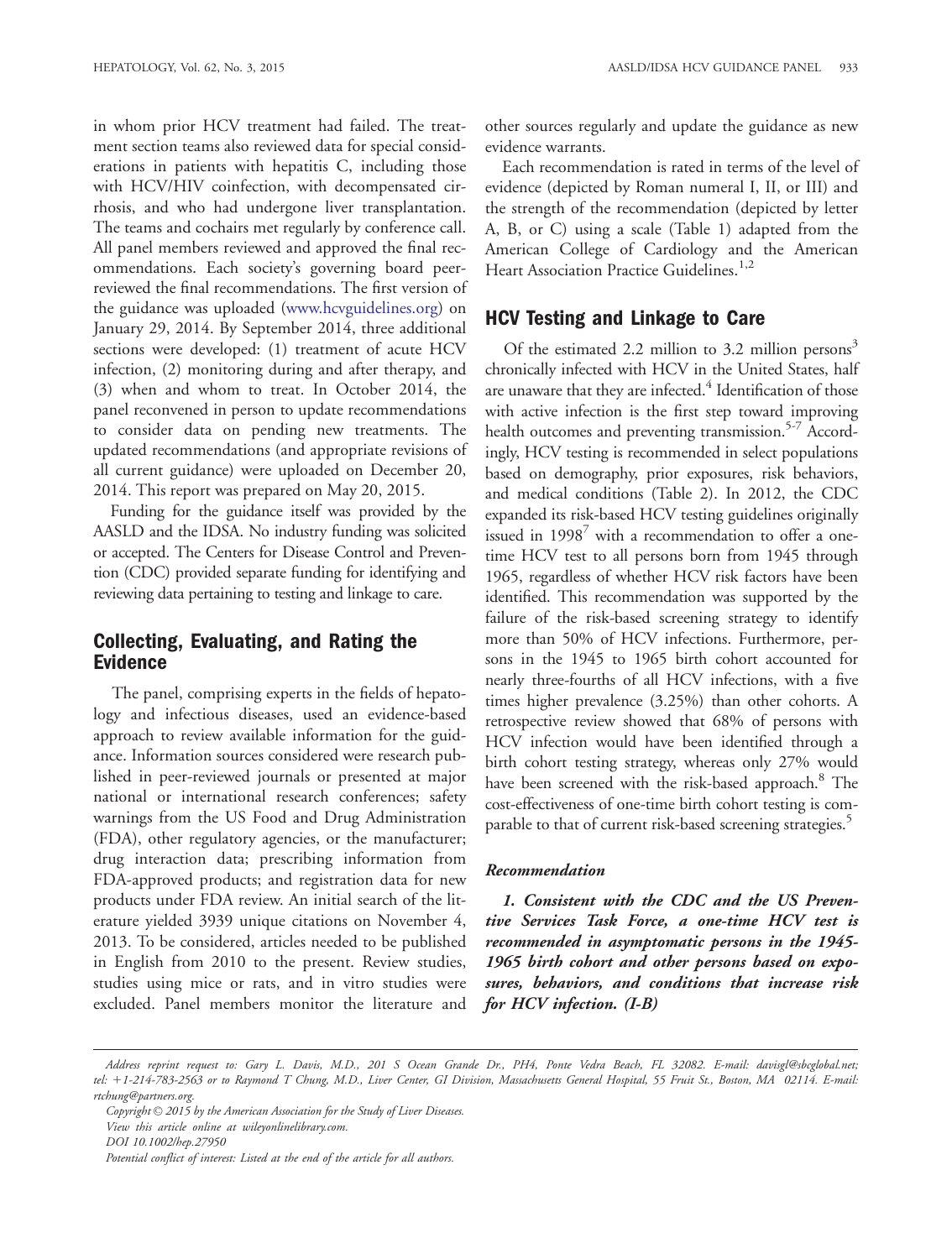#### Table 1. Rating by Classification and Level of Evidence

| <b>Classification</b>    | <b>Description</b>                                                                                                                                                                               |
|--------------------------|--------------------------------------------------------------------------------------------------------------------------------------------------------------------------------------------------|
| Class I                  | Conditions for which there is evidence and/or general<br>agreement that a given diagnostic evaluation, procedure,<br>or treatment is beneficial, useful, and effective                           |
| Class II                 | Conditions for which there is conflicting evidence and/or a<br>divergence of opinion about the usefulness and efficacy<br>of a diagnostic evaluation, procedure, or treatment                    |
| Class IIa                | Weight of evidence and/or opinion is in favor of usefulness<br>and efficacy                                                                                                                      |
| Class IIb                | Usefulness and efficacy are less established by evidence<br>and/or opinion                                                                                                                       |
| Class III                | Conditions for which there is evidence and/or general<br>agreement that a diagnostic evaluation, procedure, or<br>treatment is not useful and effective or if it in some<br>cases may be harmful |
| <b>Level of Evidence</b> | <b>Description</b>                                                                                                                                                                               |
| $level A*$               | Data derived from multiple randomized clinical trials, meta-<br>analyses, or equivalent                                                                                                          |
| Level $B^*$              | Data derived from a single randomized trial, nonrandomized<br>studies, or equivalent                                                                                                             |
| Level C                  | Consensus opinion of experts, case studies, or standard of<br>care                                                                                                                               |

\*In some situations, such as for PEG-IFN–sparing HCV treatments, randomized clinical trials with an existing standard-of-care arm cannot ethically or practicably be conducted. The FDA has suggested alternative study designs, including historical controls or immediate versus deferred, placebo-controlled trials. For additional examples and definitions see [http://www.fda.gov/](http://www.fda.gov/downloads/Drugs/GuidanceComplianceRegulatoryInformation/Guidances/UCM225333.pdf) [downloads/Drugs/GuidanceComplianceRegulatoryInformation/Guidances/](http://www.fda.gov/downloads/Drugs/GuidanceComplianceRegulatoryInformation/Guidances/UCM225333.pdf) [UCM225333.pdf.](http://www.fda.gov/downloads/Drugs/GuidanceComplianceRegulatoryInformation/Guidances/UCM225333.pdf) In those instances for which there was a single predetermined, FDA-approved equivalency established, panel members considered the evidence as equivalent to a randomized controlled trial for levels A and B.

Adapted from the American College of Cardiology and the American Heart Association Practice Guidelines.<sup>1,2</sup>

Testing for HCV antibody (anti-HCV) should be performed using FDA-approved methods such as testing for anti-HCV $9,10$  with laboratory-based assays or a point-of-care assay.<sup>11</sup> A positive anti-HCV test result indicates current (active) HCV infection (acute or chronic), past infection that has resolved, or a falsepositive test result.<sup>12</sup> Therefore, FDA-approved quantitative or qualitative nucleic acid testing with a detection level of 25 IU/mL or lower should be used to detect HCV RNA to confirm active HCV infection and guide clinical management. Testing for HCV RNA should also be performed in persons with a negative anti-HCV test who are immunocompromised (e.g., persons receiving chronic hemodialysis)<sup>13</sup> or who might have been exposed to HCV in the prior 6 months because these persons may be anti-HCV-negative. An HCV RNA test is also needed to detect reinfection in anti-HCV-positive persons after previous spontaneous or treatment-related viral clearance. Further details for interpreting results of different antibody and nucleic acid testing can be found in the CDC testing algorithm at [www.hcvguidelines.](http://www.hcvguidelines.org) [org.](http://www.hcvguidelines.org)

## Table 2. Summary of Recommendations for Screening for HCV Infection

1. Birth cohort

- Persons born between the years of 1945 and 1965

2 Risk behaviors

- Injection-drug use (current or ever, including those who injected once)
- Intranasal illicit drug use

3. Risk exposures

- Long-term hemodialysis (ever)
- Getting a tattoo in an unregulated setting
- Health care, emergency medical, and public safety workers after needlesticks, sharps, or mucosal exposures to HCV-infected blood
- Children born to HCV-infected women
- Prior recipients of transfusions or organ transplants, including persons who
- were notified that they received blood from a donor who later tested positive for HCV infection
- received a transfusion of blood or blood components or underwent an organ transplant before July 1992
- received clotting factor concentrates produced before 1987

— were ever incarcerated

- 4. Other
	- HIV infection
	- Unexplained chronic liver disease and chronic hepatitis including elevated ALT levels

- Solid organ donors (deceased and living)

#### Recommendation

# 2. All persons recommended for HCV testing should first be tested for anti-HCV using an FDAapproved test. Positive results should be confirmed by nucleic acid testing for HCV RNA. (I-A)

Evidence regarding the optimal frequency of testing in persons at risk for ongoing exposure to HCV is lacking; therefore, clinicians should determine the periodicity of testing based on the risk of reinfection. Because of the high incidence of HCV infection among persons who inject drugs and among HIV-infected men who have sex with men who have unprotected sex,  $14-19$  at least annual HCV testing is recommended in these subgroups.

#### Recommendation

3. Annual HCV testing is recommended for persons who inject drugs and for HIV-seropositive men who have unprotected sex with men. Periodic testing should be offered to other persons at ongoing risk of HCV exposure. (IIa-C)

Persons infected with HCV should be educated about preventing further damage to their liver. Most important is prevention of the potential deleterious effect of alcohol, which may lead to more rapid progression of liver fibrosis and the development of hepatocellular carcinoma (HCC).<sup>20-26</sup> Persons with HCV should be tested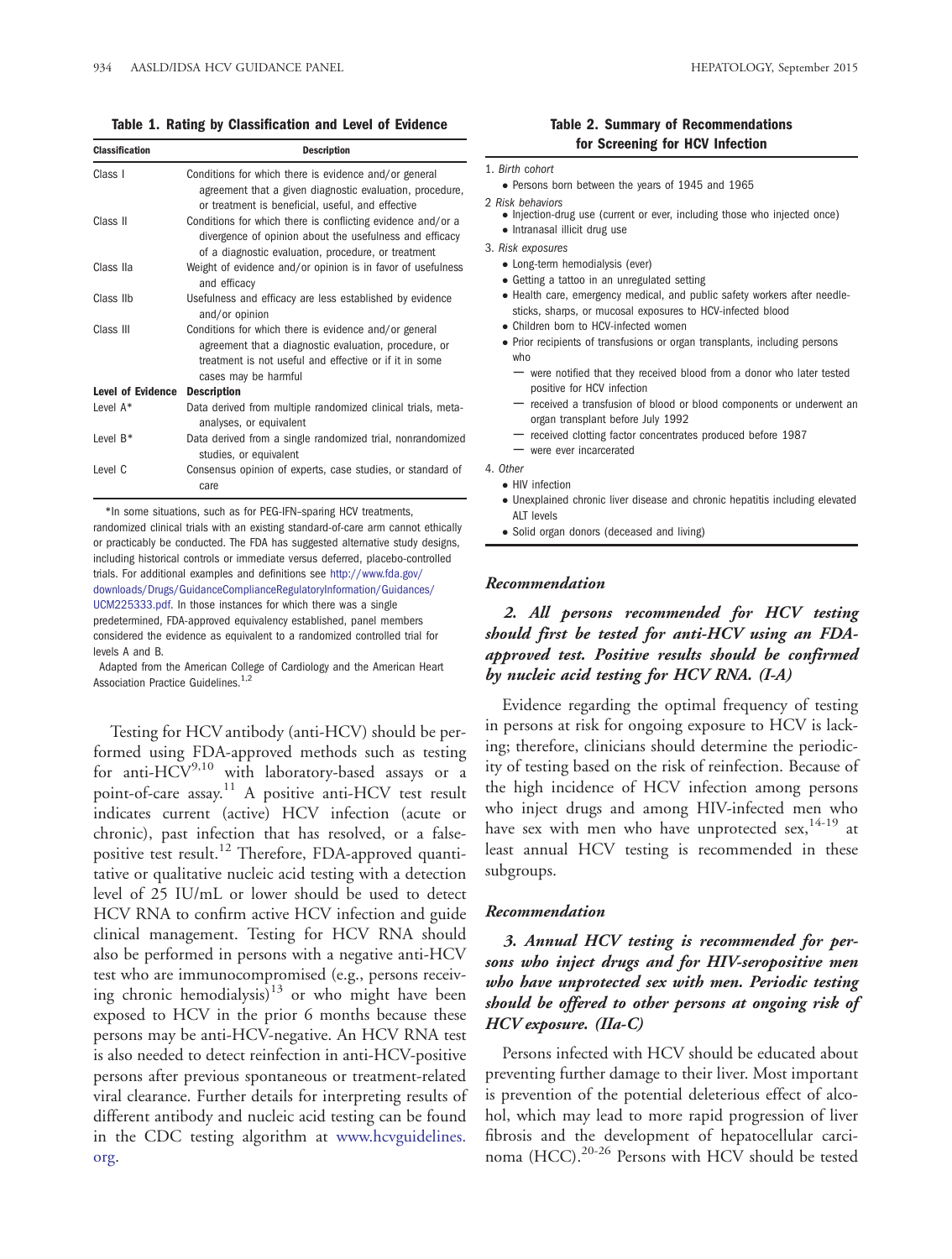for HIV antibody and hepatitis B surface antigen as coinfection with hepatitis B virus or HIV has been associated with poorer prognosis of  $HCV$ ,<sup>27,28</sup> they share overlapping risk factors, and additional benefits accrue from their diagnosis and treatment<sup>29,30</sup> ([http://www.](http://www.aafp.org/afp/200/0315/p819.html) [aafp.org/afp/200/0315/p819.html](http://www.aafp.org/afp/200/0315/p819.html) and [http://www.cdc.](http://www.cdc.gov/mmwr/preview/mmwrhtml/rr5708a1.htm) [gov/mmwr/preview/mmwrhtml/rr5708a1.htm\)](http://www.cdc.gov/mmwr/preview/mmwrhtml/rr5708a1.htm).

Patients with obesity and metabolic syndrome who have underlying insulin resistance are more prone to have nonalcoholic fatty liver disease, which may accelerate fibrosis progression in HCV-infected persons.<sup>31,32</sup> Therefore, HCV-infected persons who are overweight or obese (defined by a body mass index of 25 kg/m<sup>2</sup> or higher or 30 kg/ $m^2$  or higher, respectively) should be counseled regarding strategies to reduce weight and improve insulin resistance through diet, exercise, and medical therapies.<sup>33,34</sup>

#### Recommendation

# 4. Persons infected with HCV should be educated about their disease and how to prevent further damage to their liver. (IIa-B)

Improvements in identification of current hepatitis C and advances in treatment will have limited impact on HCV-related morbidity and mortality unless patients have access to appropriate medical care. In the United States, it is estimated that only 13%-18% of persons with chronic HCV infection receive treatment.<sup>35</sup> Indeed, in many cases referral to practitioners who are able and willing to evaluate such patients and provide treatment is delayed or never occurs.36-38 Thus, it is crucial that all patients with current hepatitis C and a positive HCV RNA test result be referred to and evaluated by a practitioner with expertise in the assessment of liver disease severity and HCV treatment. Further, those with advanced fibrosis or cirrhosis require specialized management, including consideration of liver transplantation as indicated.

## Recommendation

5. Evaluation by a practitioner who is prepared to provide comprehensive management, including consideration of antiviral therapy, is recommended for all persons with current (active) HCV infection. (IIa-C)

# When and in Whom to Initiate HCV Therapy

Successful hepatitis C treatment is achievable in nearly all infected patients and is reflected by a sustained virological response (SVR), defined as the continued absence of detectable HCV RNA for 12 or more weeks after comple-

tion of therapy. SVR is a marker for virological cure of HCV infection and has been shown to be durable in large prospective studies in more than 99% of patients followed up for at least 5 years.<sup>39,40</sup> Patients who are cured of their HCV infection experience numerous health benefits, including a decrease in liver inflammation, regression of fibrosis in most cases, and resolution of cirrhosis in half.<sup>41</sup> Among the latter group, portal hypertension, splenomegaly, and other clinical manifestations of advanced liver disease also improve. An SVR is associated with a more than 70% reduction in the risk of liver cancer (HCC) and a 90% reduction in the risk of liver-related mortality and liver transplantation.<sup>42-44</sup>

Cure of HCV infection may also reduce symptoms and mortality from severe extrahepatic manifestations, including cryoglobulinemic vasculitis, a condition affecting up to 15% of HCV-infected individuals.<sup>45,46</sup> Persons infected with HCV with non-Hodgkin lymphoma and other lymphoproliferative disorders achieve complete or partial remission in up to 75% of cases following successful HCV treatment.<sup>47-51</sup> These reductions in disease severity contribute to dramatic reductions in all-cause mortality.43,52 Lastly, patients achieving an SVR have substantially improved quality of life, including physical, emotional, and social health.<sup>53,54</sup>

Evidence clearly supports treatment for all HCVinfected persons, except those with limited life expectancy (less than 12 months) due to non–liver-related comorbid conditions. Although treatment is best administered early in the course of the disease before fibrosis progression and the development of complications, the most immediate benefits of treatment will be realized by populations at highest risk for liver-related complications. Thus, where resources limit the ability to treat all infected patients immediately as recommended, it is most appropriate to treat first those at greatest risk of disease complications and those at risk for transmitting HCV or in whom treatment may reduce transmission risk. Where such limitations exist, prioritization of immediate treatment for those listed in Tables 3 and 4 is recommended, including patients with progressive liver disease (Metavir stage F3 or F4), transplant recipients, or those with severe extrahepatic manifestations.

Recent reports suggest that initiating therapy in patients with lower-stage fibrosis may extend the benefits of an SVR. In a long-term follow-up study, 820 patients with Metavir stage F0 or F1 fibrosis confirmed by biopsy were followed for more than 20 years. The 15-year survival rate was significantly better in those who experienced an SVR than in those whose treatment had failed or those who were untreated (93%, 82%, and 88%, respectively;  $P = 0.003$ ) and argues for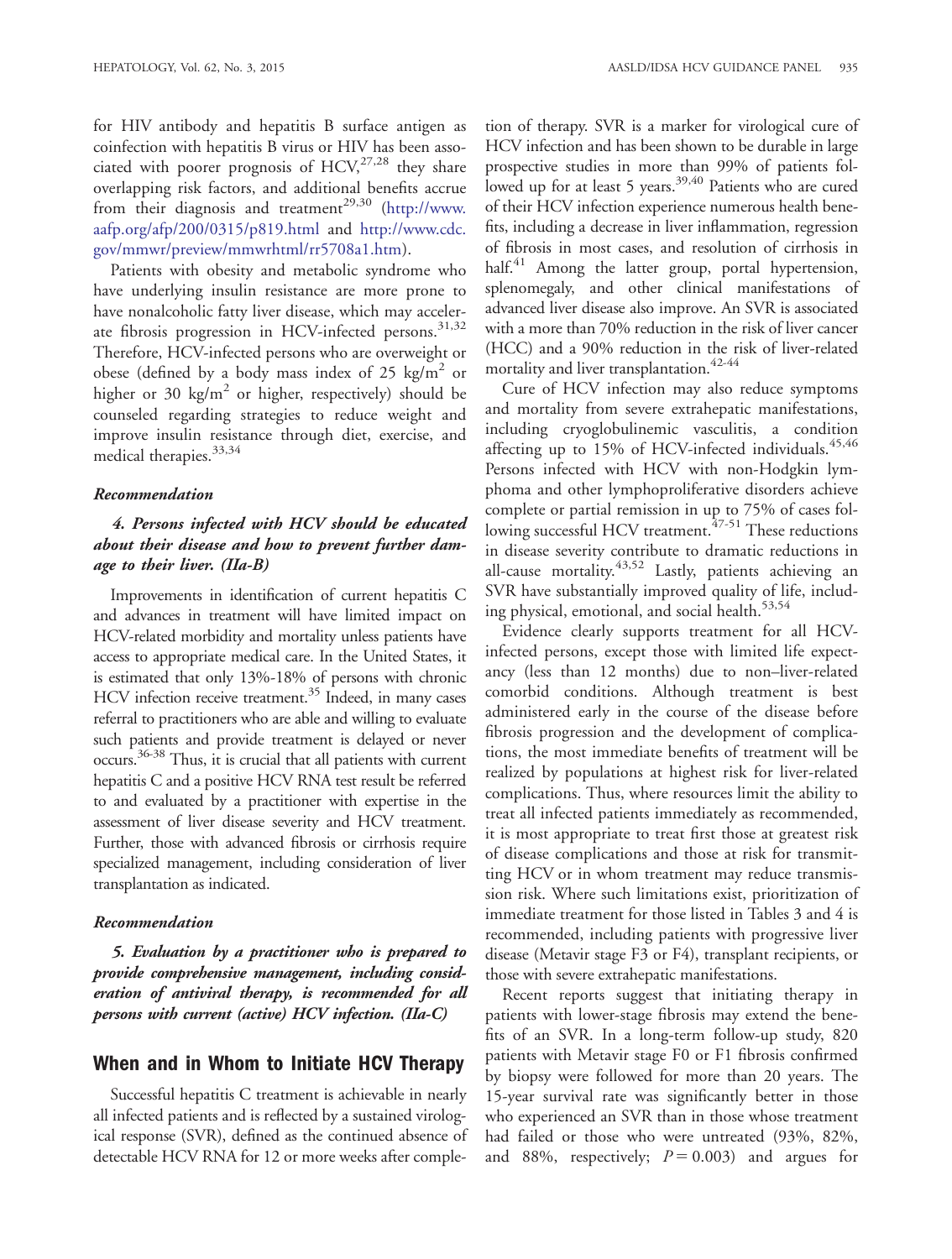## Table 3. Settings of Liver-Related Complications and Extrahepatic Disease in Which HCV Treatment Is Most Likely to Provide the Most Immediate and Impactful Benefits\*

Highest priority for treatment owing to highest risk for severe complications - Advanced fibrosis (Metavir F3) or compensated cirrhosis (Metavir F4) Rating: Class I, Level A - Organ transplant recipients Rating: Class I, Level B - Type 2 or 3 cryoglobulinemia with end-organ manifestations (e.g., vasculitis) Rating: Class I, Level B - Proteinuria, nephrotic syndrome, or membranoproliferative glomerulonephritis Rating: Class IIa, Level B High priority for treatment owing to high risk for complications • Fibrosis (Metavir F2) Rating: Class I, Level B • HIV-1 coinfection Rating: Class I, Level B - Hepatitis B virus coinfection Rating: Class IIa, Level C - Other coexistent liver disease (e.g., nonalcoholic steatohepatitis) Rating: Class IIa, Level C

• Debilitating fatigue Rating: Class IIa, Level B - Type 2 Diabetes mellitus (insulin-resistant) Rating: Class IIa, Level B - Porphyria cutanea tarda Rating: Class IIb, Level C

\*Ratings refer to the strength and level of evidence with regard to benefits of treatment in these settings.

consideration of earlier initiation of treatment.<sup>55</sup> Several other modeling studies suggest greater mortality benefit if treatment is initiated at stages prior to  $F3$ .<sup>56-58</sup>

#### Recommendations

6. Antiviral treatment is recommended for all patients with chronic HCV infection, except those with limited life expectancy due to nonhepatic causes. (I-A)

7. If resources limit the ability to treat all infected patients immediately as recommended, then it is most appropriate to treat those at greatest risk of disease complications before treating those with less advanced disease (see Tables 3 and 4 for ratings).

An accurate assessment of fibrosis is vital in assessing the urgency for treatment, in some instances the duration of treatment, and the need for more intensive clinical monitoring. The degree of hepatic fibrosis is one of the most robust prognostic factors used to predict disease progression and clinical outcomes.<sup>59</sup> In addition to being in more urgent need for antiviral therapy, individuals with severe fibrosis require screening for HCC and esophageal varices.<sup>60,61</sup>

There are several acceptable approaches to staging. Individuals with clinically apparent cirrhosis, such as those with endoscopic evidence of varices or imaging

showing cirrhosis or portal hypertension, do not require additional staging. However, the majority of patients require testing to determine stage. Although liver biopsy is the diagnostic standard, sampling error and observer variability limit test performance, particularly when inadequate sampling occurs.<sup>62</sup> In addition, the test is invasive and minor complications are common, limiting patient and practitioner acceptance. Serious complications such as bleeding, although rare, are well recognized. Recently, noninvasive tests to stage the degree of fibrosis in patients with chronic HCV infection include models incorporating indirect serum biomarkers (routine tests such as aspartate transaminase, alanine transaminase [ALT], and platelet count), direct serum biomarkers (components of the extracellular matrix produced by activated hepatic stellate cells), and vibrationcontrolled transient liver elastography.<sup>63-66</sup> No single method is recognized to have high accuracy alone, and the results of each test must be interpreted carefully. The most efficient approach to fibrosis assessment is to combine direct biomarkers and vibration-controlled transient liver elastography.<sup>67</sup>

#### Recommendation

8. Use of noninvasive testing or liver biopsy is recommended in order to assess the degree of hepatic fibrosis and, hence, the urgency of immediate treatment. (I-A)

# Initial Treatment of HCV Infection

This section addresses treatment of patients with chronic hepatitis C who are naive to any type of therapy. Although regimens containing peginterferon (PEG-IFN) and ribavirin (RBV) plus direct-acting antiviral (DAA) drugs are approved by the FDA for many HCV genotypes, the initial regimen for patients who are treatment-naive with HCV genotype 1 generally has been superseded by treatments incorporating regimens using only DAAs. Recommended treatments are viewed as

## Table 4. Persons With Risk of HCV Transmission\* or in Whom Treatment May Reduce Transmission

- Men who have sex with men with high-risk sexual practices
- Active injection-drug users
- Incarcerated persons
- Persons on long-term hemodialysis
- HCV-infected women of childbearing potential wishing to get pregnant - Infected health care workers who perform exposure-prone procedures Rating: Class IIa, Level C

<sup>\*</sup>Patients at substantial risk of transmitting HCV should be counseled on ways to decrease transmission and minimize the risk of reinfection.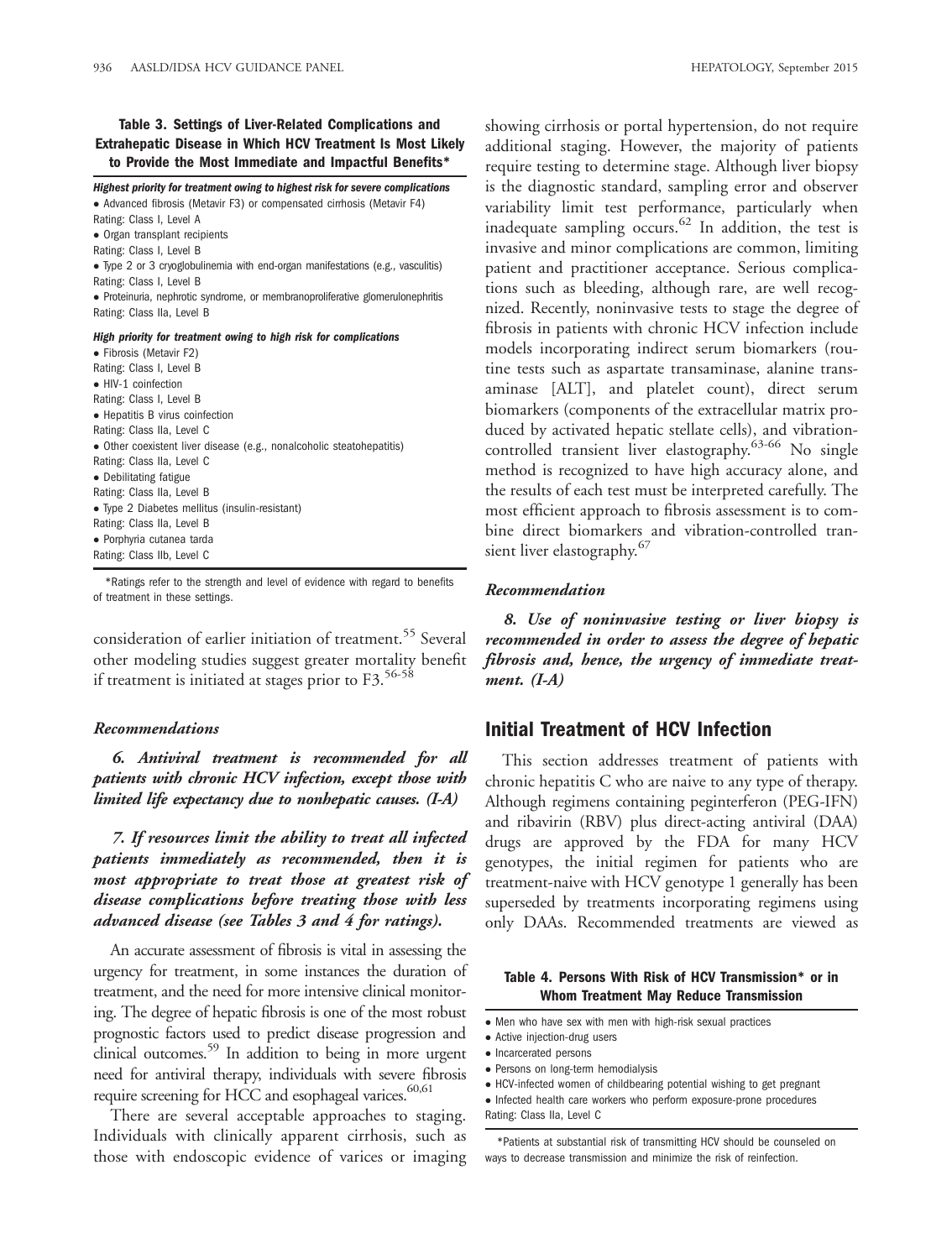equivalent, and the decision of which to use may involve consideration of drug interactions between the DAAs and concomitant medications (see [http://www.hcvguidelines.](http://www.hcvguidelines.org/full-report/initial-treatment-hcv-infection#drug-interactions) [org/full-report/initial-treatment-hcv-infection#drug-inter](http://www.hcvguidelines.org/full-report/initial-treatment-hcv-infection#drug-interactions)[actions](http://www.hcvguidelines.org/full-report/initial-treatment-hcv-infection#drug-interactions)). For example, the daily fixed-dose combination of ledipasvir (90 mg) and sofosbuvir (400 mg) (hereafter ledipasvir/sofosbuvir) has a potential interaction with proton pump inhibitors. Similarly, the daily fixed-dose combination of paritaprevir (150 mg), ritonavir (100 mg), and ombitasvir (25 mg) plus twicedaily dosed dasabuvir (250 mg) (hereafter paritaprevir/ ritonavir/ombitasvir plus dasabuvir [PrOD]) has a substantial interaction with the long-acting inhaled betaadrenoceptor agonist salmeterol and other drugs that interface with the cytochrome P450 3A4 isoenzyme.

## Genotype 1a

Patients with HCV genotype 1a tend to have higher relapse rates than patients with HCV genotype 1b with certain regimens. Genotype 1 HCV infection that cannot be subtyped should be treated as genotype 1a infection.

For HCV genotype 1a–infected, treatment-naive patients, there are three regimens of comparable efficacy: ledipasvir/sofosbuvir,68,69 PrOD and weight-based RBV,70,71 and sofosbuvir plus simeprevir.72 For PrOD, the use of RBV and the length of therapy differ for those with compensated cirrhosis versus those who do not have cirrhosis. The standard weight-based dosing of RBV is 1000 mg for individuals who weigh less than 75 kg to 1200 mg for those who weigh 75 kg or more. The known safety profiles of each of these recommended regimens are excellent. Across numerous phase 3 studies, fewer than 1% of patients without cirrhosis discontinued treatment early and adverse events were mild. Most adverse events occurred in RBV-containing arms. Patients with cirrhosis and HCV genotype 1a who were harboring the nonstructural protein 3 (NS3) Q80K polymorphism had lower SVR rates after treatment with sofosbuvir and simeprevir than those who did not harbor the Q80K polymorphism;<sup>73</sup> in these patients, one of the other recommended regimens for cirrhosis should be used.

## Recommendation

9. Treatment options for treatment-naive patients with HCV genotype 1a who are initiating therapy (regimens are listed in alphabetical order):

- Daily fixed-dose combination of ledipasvir (90 mg)/sofosbuvir (400 mg) for 12 weeks. (I-A)
- Daily fixed-dose combination of paritaprevir (150 mg)/ritonavir (100 mg)/ombitasvir (25 mg)

plus twice-daily dosed dasabuvir (250 mg) and weight-based RBV for 12 weeks (no cirrhosis) or 24 weeks (cirrhosis). (I-A)

- Daily sofosbuvir (400 mg) plus simeprevir (150 mg) with or without weight-based RBV for 12 weeks (no cirrhosis) or 24 weeks (cirrhosis) for patients with a negative test result for the Q80K variant using commercially available resistance assays. In patients with HCV genotype 1a and cirrhosis who have the Q80K variant, one of the other regimens for cirrhosis detailed above is recommended. (IIa-B)

# Genotype 1b

For HCV genotype 1b–infected, treatment-naive patients, there are three regimens of comparable efficacy: ledipasvir/sofosbuvir for 12 weeks, PrOD for 12 weeks<sup>70,71</sup> and sofosbuvir plus simeprevir with or without weight-based RBV for 12 weeks (or 24 weeks for patients with cirrhosis).<sup>72,74,75</sup>

## Recommendation

10. Treatment options for treatment-naive patients with HCV genotype 1b who are initiating therapy (regimens are listed in alphabetical order):

- Daily fixed-dose combination of ledipasvir (90 mg)/sofosbuvir (400 mg) for 12 weeks. (I-A)
- Daily fixed-dose combination of paritaprevir (150 mg)/ritonavir (100 mg)/ombitasvir (25 mg) plus twice-daily dosed dasabuvir (250 mg) for 12 weeks. (I-A)
- Daily sofosbuvir (400 mg) plus simeprevir (150 mg) with or without weight-based RBV for 12 weeks (no cirrhosis) or 24 weeks (cirrhosis). (IIa-B)

## Genotype 2

Sofosbuvir plus weight-based RBV is the recommended therapy for treatment-naive patients with HCV genotype 2 infection.75-78 Until more data are available, extending treatment to 16 weeks in HCV genotype 2–infected patients with cirrhosis is recommended.

## Recommendation

11. Regimen for treatment-naive patients with HCV genotype 2 infection:

- Daily sofosbuvir (400 mg) and weight-based RBV for 12 weeks. (I-A)
- Extending treatment to 16 weeks is recommended for patients with cirrhosis. (IIb-C)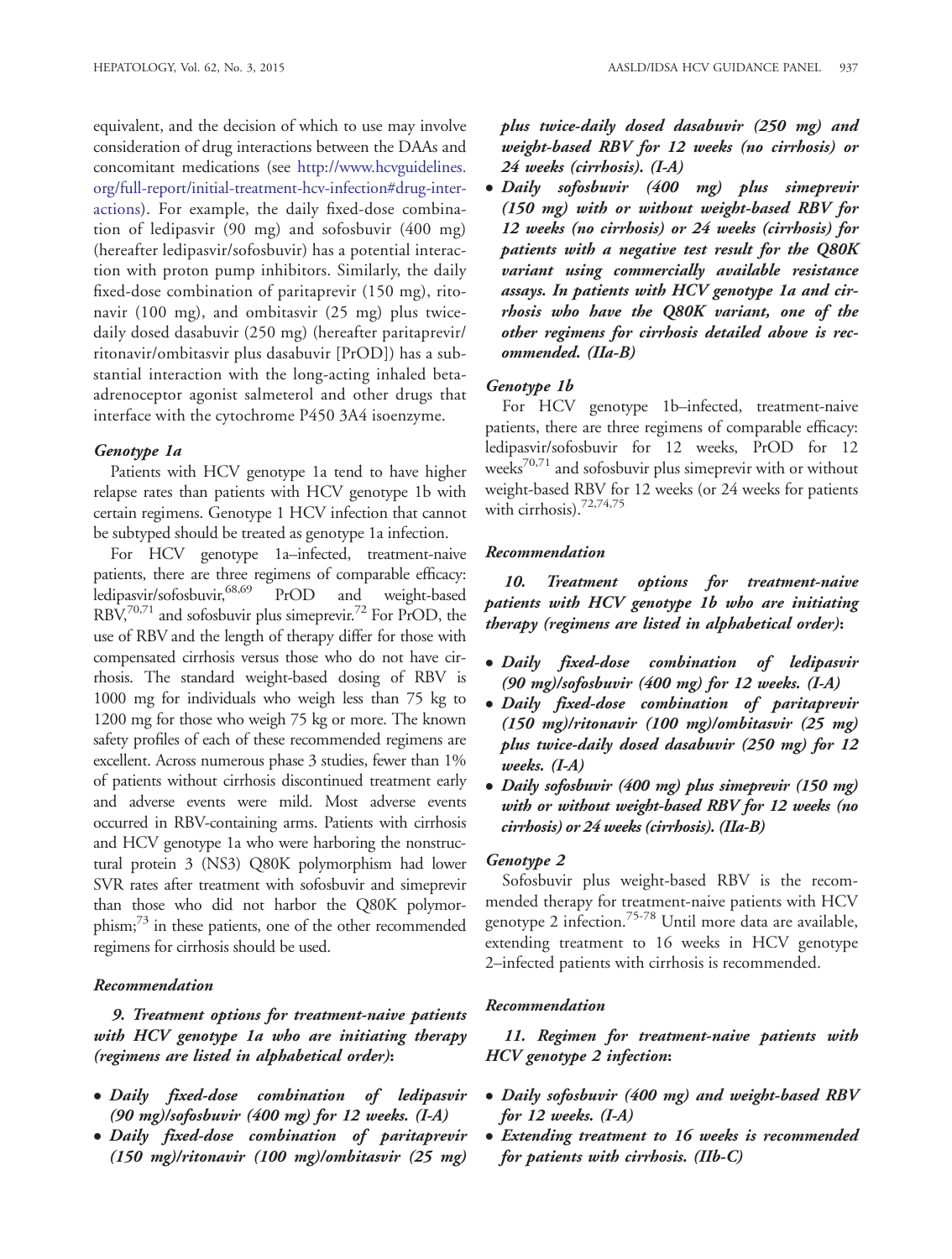## Genotype 3

Genotype 3 is the most difficult genotype to treat with available DAAs. Sofosbuvir plus weight-based RBV for 24 weeks is the recommended DAA-only regimen in the United States.<sup>76,79</sup> Based on recent data from a randomized trial demonstrating higher SVR rates than those seen with sofosbuvir and RBV for 24 weeks, the combination of sofosbuvir plus PEG-IFN and RBV for 12 weeks is recommended for interferon (IFN)–eligible patients,<sup>80</sup> although the adverse effects and increased monitoring requirements of PEG-IFN may make this a less attractive therapeutic option. Daclatasvir plus sofosbuvir for 12 weeks has been studied, but daclatasvir is not FDA-approved.<sup>81</sup>

## Recommendation

12. Treatment for treatment-naive patients with HCV genotype 3 infection:

- Daily sofosbuvir (400 mg) and weight-based RBV plus weekly PEG-IFN for 12 weeks for IFNeligible patients. (I-A)
- Daily sofosbuvir (400 mg) and weight-based RBV for 24 weeks for IFN-ineligible patients. (I-B)

#### Genotype 4

For the treatment of therapy-naive patients with HCV genotype 4, three therapeutic options are recommended: daily combination of paritaprevir/ritonavir/ombitasvir with weight-based RBV,<sup>82</sup> ledipasvir/sofosbuvir,<sup>83,84</sup> or sofosbuvir plus weight-based RBV.85-87 Given the demonstrated activity in vitro and in vivo of simeprevir against HCV genotype 4, simeprevir plus sofosbuvir may be considered; but supportive clinical data are limited.

## Recommendation

13. Treatment options for treatment-naive patients with HCV genotype 4 infection (listed in alphabetical order):

- Daily fixed-dose combination of ledipasvir (90 mg)/sofosbuvir (400 mg) for 12 weeks. (IIb-B)
- Daily fixed-dose combination of paritaprevir (150 mg)/ritonavir (100 mg)/ombitasvir (25 mg) and weight-based RBV for 12 weeks. (I-B)
- Daily sofosbuvir (400 mg) and weight-based RBV for 24 weeks. (IIa-B)

#### **Alternatives**

• Daily sofosbuvir (400 mg) and weight-based RBV plus weekly PEG-IFN for 12 weeks. (II-B)

- Daily sofosbuvir (400 mg) plus simeprevir (150 mg) with or without weight-based RBV for 12 weeks.  $(IIb-B)$ 

## Genotype 5 or 6

Few data are available to help guide decision making for patients infected with HCV genotype 5 or 6. Nonetheless, based on emerging data, sofosbuvir plus ledipasvir is recommended.<sup>83,84,88</sup>

## Recommendation

14. Treatment for treatment-naive patients with HCV genotype 5 or 6 infection:

- Daily fixed-dose combination of ledipasvir (90 mg)/ sofosbuvir (400 mg) for 12 weeks. (IIa-B)

#### Alternative

• Daily sofosbuvir (400 mg) and weight-based RBV plus weekly PEG-IFN for 12 weeks for patients who are IFN-eligible. (IIa-B)

# Retreatment of Persons in Whom Prior Therapy Has Failed

# Prior Failure of PEG-IFN and RBV Without a DAA

Genotype 1a. Three regimens are recommended in this setting: ledipasvir/sofosbuvir,<sup>89</sup> PrOD and RBV,<sup>79</sup> and simeprevir plus sofosbuvir.<sup>74-76,90</sup> In patients with cirrhosis, treatment with ledipasvir/sofosbuvir for 24 weeks produced higher SVR rates than did 12 weeks of treatment, supporting the recommendation that HCV treatment–experienced patients with cirrhosis receive 24 weeks of treatment.<sup>89,91</sup> However, ledipasvir/sofosbuvir with weight-based RBV given for 12 weeks produced equivalent SVR rates to 24 weeks of ledipasvir/sofosbuvir in patients with cirrhosis in whom a prior course of PEG-IFN and RBV plus telaprevir or boceprevir had failed. For patients with cirrhosis who are treated with PrOD and RBV, 24 weeks of therapy is recommended. $71$  Similarly, patients with cirrhosis who are being treated with simeprevir plus sofosbuvir should receive 24 weeks of therapy.<sup>92,93</sup>

Genotype 1b. The recommended treatment options in this setting are ledipasvir/sofosbuvir, 89  $\text{PrOD,}^{94}$  or simeprevir plus sofosbuvir.<sup>74-76,90</sup> For those with cirrhosis in whom a prior PEG-IFN–based regimen has failed, the recommendations for treatment are the same as those for genotype 1a patients with cirrhosis, except the treatment duration of PrOD can be reduced to 12 weeks and RBV can be omitted.<sup>71</sup>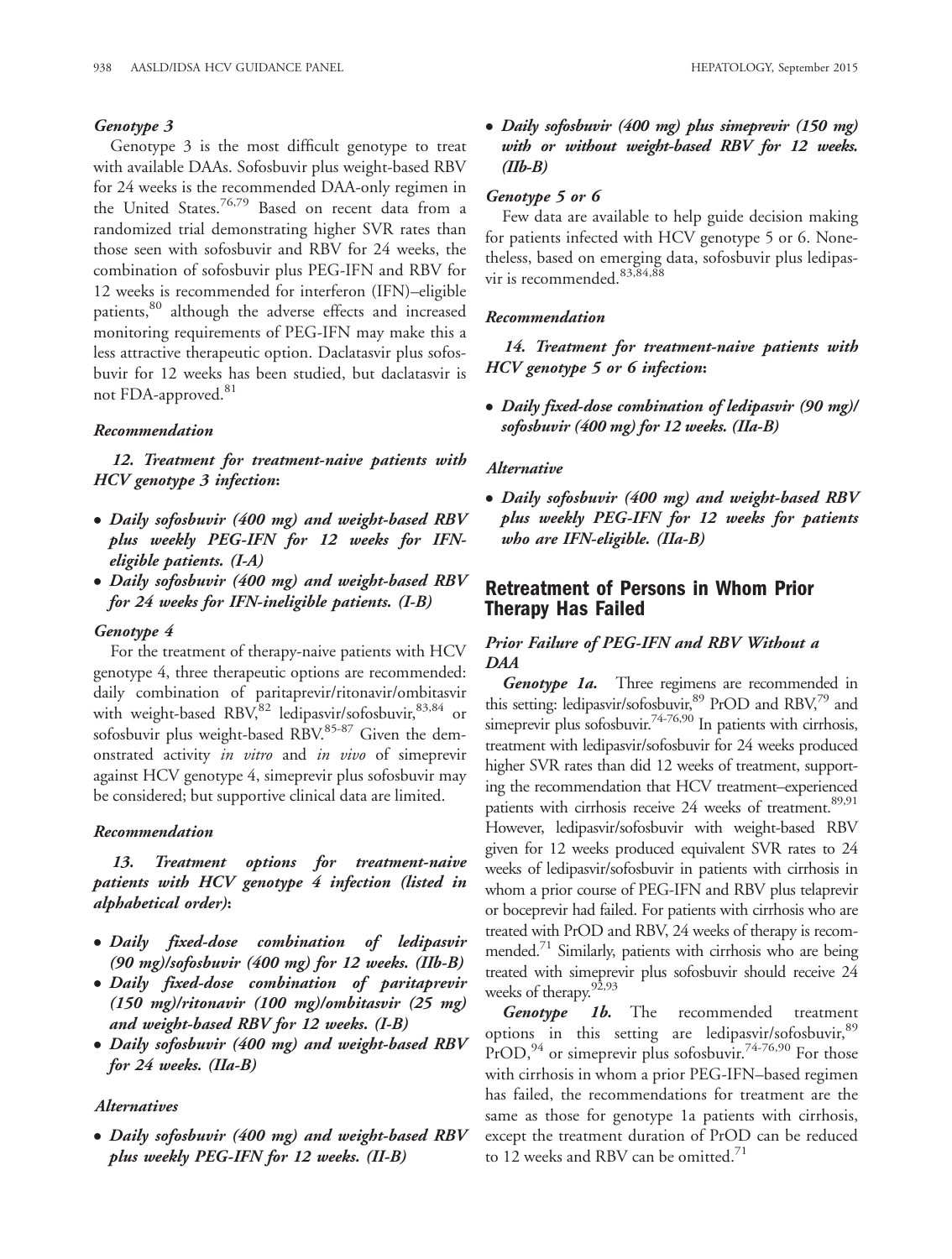## Recommendation

15. Options for retreatment of patients with genotype 1 HCV in whom previous PEG-IFN and RBV treatment had failed (regimens listed in alphabetical order):

## HCV Genotype 1a Infection Without Cirrhosis

- Daily fixed-dose combination of ledipasvir (90 mg)/sofosbuvir (400 mg) for 12 weeks. (I-A)
- Daily fixed-dose combination of paritaprevir (150 mg)/ritonavir (100 mg)/ombitasvir (25 mg) plus twice-daily dasabuvir (250 mg) and weight-based RBV for 12 weeks. (I-A)
- Daily sofosbuvir (400 mg) plus simeprevir (150 mg) for 12 weeks. (IIa-B)

## HCV Genotype 1b Infection Without Cirrhosis

- Daily fixed-dose combination of ledipasvir (90 mg)/sofosbuvir (400 mg) for 12 weeks. (I-A)
- Daily fixed-dose combination of paritaprevir (150 mg)/ritonavir (100 mg)/ombitasvir (25 mg) plus twicedaily dosed dasabuvir (250 mg) for 12 weeks. (I-A)
- Daily sofosbuvir (400 mg) plus simeprevir (150 mg) for 12 weeks. (IIa-B)

HCV Genotype 1a or 1b Infection With Compensated Cirrhosis

- Daily fixed-dose combination of ledipasvir (90 mg)/sofosbuvir (400 mg) for 24 weeks, regardless of subtype. (I-A)
- Daily fixed-dose combination of ledipasvir (90 mg)/sofosbuvir (400 mg) plus weight-based RBV for 12 weeks, regardless of subtype. (I-B)
- Daily fixed-dose combination of paritaprevir (150 mg)/ritonavir (100 mg)/ombitasvir (25 mg) plus twice-daily dosed dasabuvir (250 mg) and weight-based RBV for 24 weeks (HCV genotype 1a) or PrOD without RBV for 12 weeks (HCV genotype 1b). (I-A)
- Daily sofosbuvir (400 mg) plus simeprevir (150 mg) with or without weight-based RBV for 24 weeks for patients with a negative test result for the Q80K variant using commercially available resistance assays and for HCV genotype 1b infection. In patients with HCV genotype 1a and cirrhosis who have the Q80K variant, one of the other regimens for cirrhosis detailed above is recommended. (IIa-B)

## Prior Failure of PEG-IFN and RBV and a DAA

Genotypes 1a and 1b. Prior Failure of Telapreviror Boceprevir-Containing Regimens. The recom-

mended treatment for patients without cirrhosis with HCV genotype 1 in whom a prior regimen that contained telaprevir or boceprevir has failed is ledipasvir/ sofosbuvir for 12 weeks. $89$  For patients with cirrhosis, relapse rates were higher in the 12-week than the  $24$ -week treatment group;<sup>89</sup> thus, those patients with cirrhosis should have ledipasvir/sofosbuvir treatment duration extended to 24 weeks.<sup>89</sup> In a randomized retreatment study of patients with cirrhosis whose treatment with PEG-IFN and RBV plus telaprevir or boceprevir failed, <sup>95</sup> SVR12 rates were identical between those receiving 12 weeks of ledipasvir/sofosbuvir and RBV and those receiving 24 weeks of ledipasvir/sofosbuvir. Thus, ledipasvir/sofosbuvir and RBV for 12 weeks is another recommended regimen for patients with cirrhosis in whom prior treatment with PEG-IFN and RBV and telaprevir or boceprevir failed.<sup>95</sup>

There are few data for PEG-IFN, RBV, and simeprevir treatment failures. However, based on expected patterns of resistance, treatment with ledipasvir/sofosbuvir may be given to this group of patients as well. Treatment with sofosbuvir and simeprevir or PrOD should be avoided.

#### Recommendation

16. Options for retreatment of patients with genotype 1 HCV in whom a previous IFN-based and protease inhibitor–containing regimen had failed (regimens listed in alphabetical order in each subgroup):

## Patients Without Cirrhosis

- Daily fixed-dose combination ledipasvir (90 mg)/ sofosbuvir (400 mg) for 12 weeks, regardless of subtype. (I-A)

Patients With Cirrhosis (Any Subtype)

- Daily fixed-dose combination ledipasvir (90 mg)/ sofosbuvir (400 mg) for 24 weeks, regardless of subtype. (I-A)
- Daily fixed-dose combination ledipasvir (90 mg)/ sofosbuvir (400 mg) plus weight-based RBV for 12 weeks, regardless of subtype. (IIa-B)

Prior Failure of Sofosbuvir-Containing Regimens. Treatment failure with sofosbuvir-containing regimens appears to be more common in persons infected with HCV genotype 1a than with 1b and more common in those with cirrhosis than in those without cirrhosis. Treatment failure of simeprevir plus sofosbuvir is associated with resistance to simeprevir and other HCV NS3/ 4A protease inhibitors such as paritaprevir. Conversely,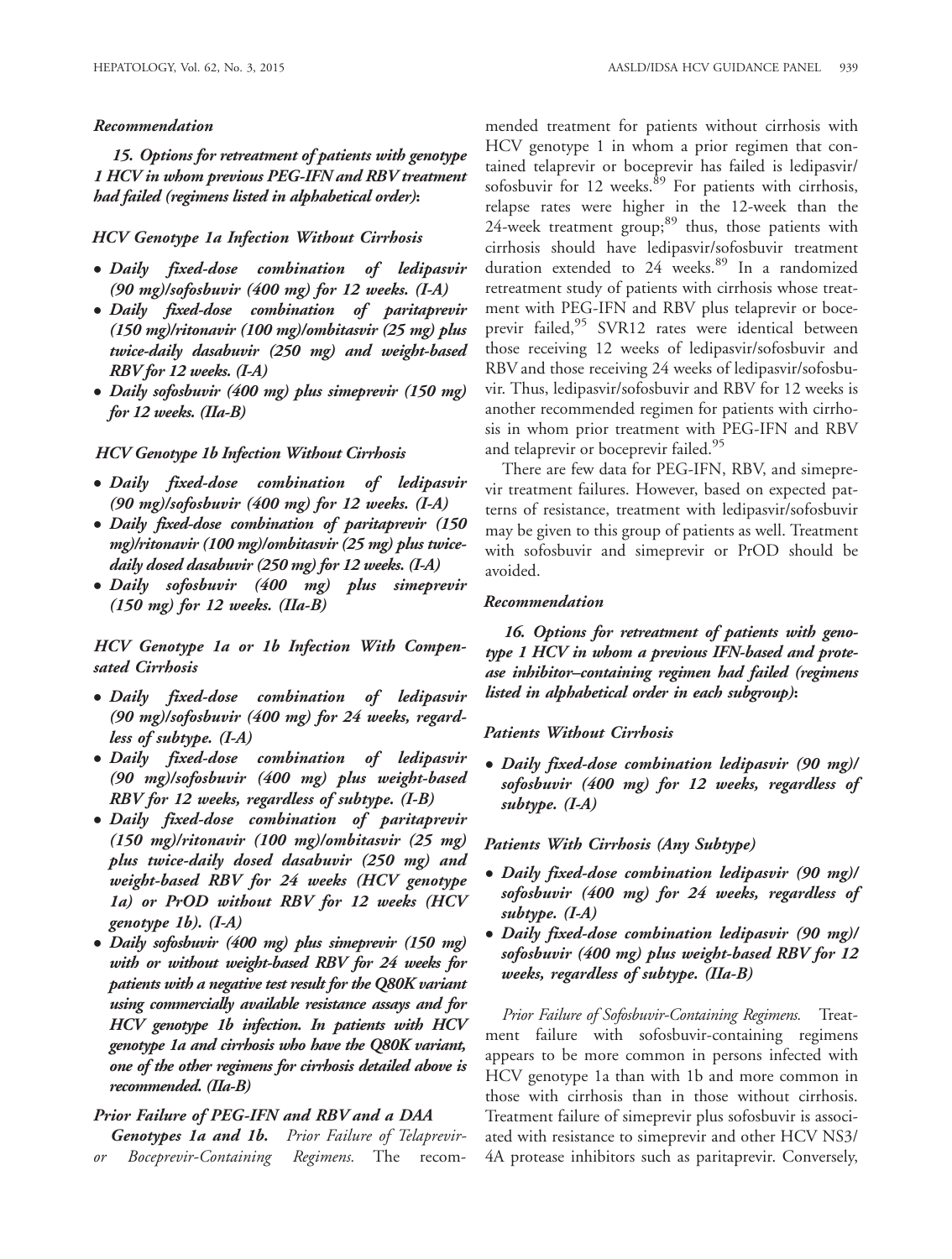sofosbuvir resistance-associated variants (RAVs) are uncommon.74-76,90 Some data exist for retreatment after a sofosbuvir-containing treatment failure with a regimen of sofosbuvir plus other drugs. Treatment with ledipasvir/sofosbuvir plus weight-based RBV is recommended for either prior sofosbuvir and RBV failures $96,97$  or prior sofosbuvir plus PEG-IFN and RBV failures.<sup>97</sup> Owing to the paucity of data in this setting, referral to a clinical trial may be appropriate for some patients. For patients with minimal liver disease, consideration should be given to deferral of retreatment until more information is available. In patients who have cirrhosis and require retreatment more urgently, treatment with ledipasvir/ sofosbuvir with RBV for 24 weeks is recommended until more data are available.

In the absence of data, for patients in whom prior treatment with simeprevir plus sofosbuvir failed, strong consideration should be given to enrollment in a clinical trial. For patients with minimal liver disease, consideration should be given to deferral of retreatment pending the availability of data. In patients who require retreatment more urgently, based on emerging data and the expected pattern of HCV drug resistance, ledipasvir/ sofosbuvir with or without RBV is recommended.

#### Recommendation.

17. Options for retreatment of patients with genotype 1 HCV who failed a previous sofosbuvircontaining regimen (regimens listed in alphabetical order in each subgroup):

- Based on the limited data available for effective therapy, it is recommended that patients without an urgent need for HCV treatment, regardless of subtype, should defer antiviral therapy until additional data are available or consider enrollment in a clinical trial. (IIb-C)
- Patients with cirrhosis who have an urgent need for treatment should receive a daily fixed-dose combination of ledipasvir (90 mg)/sofosbuvir (400 mg) with weight-based RBV for 24 weeks, regardless of subtype.  $(IIa-C)$
- Patients without cirrhosis who have an urgent need for treatment should receive a daily fixed-dose combination of ledipasvir (90 mg)/sofosbuvir (400 mg) with weight-based RBV for 12 weeks, regardless of subtype.  $(IIa-C)$

Prior Failure of NS5A Regimen (Including Ledipasvir/ Sofosbuvir and PrOD). There are limited data to guide retreatment of patients whose treatment with NS5A inhibitor–containing regimens has failed. Retreatment of those whose prior treatment with sofosbuvir/ledipasvir failed with sofosbuvir/ledipasvir for 24 weeks resulted in a high frequency of failure, which was predicted by the presence of NS5A  $RAVs.<sup>73</sup>$  Thus, those patients with minimal liver disease should defer therapy pending further data. Those who have cirrhosis or who require urgent retreatment should undergo RAV testing.

## Recommendation

18. Options for retreatment of patients with HCV genotype 1 whose previous NS5A inhibitor–containing regimen failed:

- For patients without an urgent need for treatment, deferral of retreatment is recommended pending the availability of additional data. (III-C)
- For patients with cirrhosis or an urgent need for retreatment, testing RAVs which confer decreased susceptibility to NS3 protease inhibitors (e.g., Q80K) and to NS5A inhibitors should be performed using commercially available assays. (IIb-C)
- For patients with no NS5A RAVs detected, retreatment with a daily fixed-dose combination of ledipasvir (90 mg)/sofosbuvir (400 mg) with RBV for 24 weeks is recommended. (IIb-C)
- For patients who have NS5A RAVs detected but do not have NS3 RAVs detected, treatment with sofosbuvir (400 mg) and simeprevir (150 mg) with RBV for 24 weeks is recommended. (IIb-C)
- For patients who have both NS3 and NS5A RAVs detected, referral to a clinical trial is recommended. (IIb-C)

**Genotype 2.** Individuals with genotype 2 HCV infection who have failed a prior course of IFN-based therapy should receive sofosbuvir plus weight-based RBV for 12 weeks.78,90 Extending treatment from 12 weeks to 16 weeks in HCV genotype 2–infected patients with cirrhosis is recommended. Recent data also suggest that sofosbuvir plus PEG-IFN and RBV for 12 weeks produces high rates of SVR compared with sofosbuvir plus RBV for 24 weeks and is an alternative for patients who are IFN-eligible.<sup>80</sup>

Currently, no data are available to support a recommendation for patients who have failed previous treatment with a sofosbuvir-containing regimen. Consideration should be given to deferral of retreatment until more information is available.

### Recommendation

19. Patients with HCV genotype 2 infection in whom prior PEG-IFN and RBV treatment has failed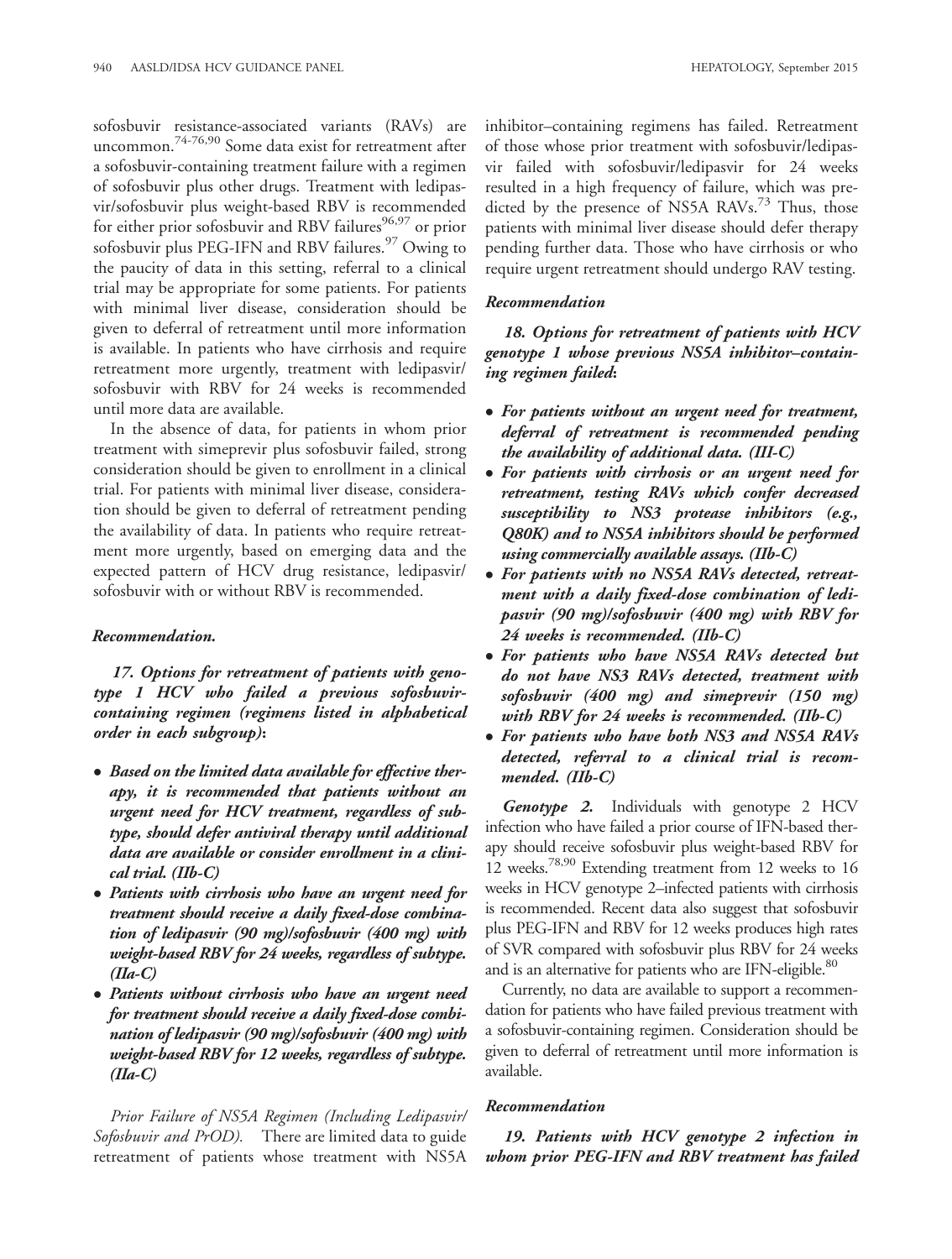should be treated with daily sofosbuvir (400 mg) and weight-based RBV for 12 weeks (in patients without cirrhosis) to 16 weeks (in patients with cirrhosis). (I-A)

#### Alternative

• Retreatment with daily sofosbuvir (400 mg) and weight-based RBV plus weekly PEG-IFN for 12 weeks is an alternative for patients in whom prior PEG-IFN and RBV treatment failed who are eligible to receive IFN.

**Genotype 3.** Individuals with genotype 3 HCV infection who have failed a prior course of IFN-based therapy should receive sofosbuvir plus weight-based RBV for 24 weeks.<sup>78,90</sup> Retreatment with daily sofosbuvir (400 mg) and weight-based RBV plus weekly PEG-IFN for 12 weeks is also highly effective, particularly among those with cirrhosis. It is recommended for those eligible to receive PEG-IFN.<sup>80</sup> This regimen may also be effective in those patients with HCV genotype 3 infection who have failed a prior course of sofosbuvir and ribavirin.

#### Recommendation

20. Patients with HCV genotype 3 infection in whom prior PEG-IFN and RBV treatment has failed should receive

- Daily sofosbuvir (400 mg) and weight-based RBV plus weekly PEG-IFN for 12 weeks for patients who are eligible to receive IFN. (I-A)
- Daily sofosbuvir (400 mg) and weight-based RBV for 24 weeks for IFN-ineligible patients.  $(I-B)$

Genotype 4. Data are limited to help guide retreatment decision making for patients infected with HCV genotype 4. Nonetheless, for patients in whom retreatment is required after prior failure of PEG-IFN and RBV, four equivalent regimens are recommended: ledipasvir/sofosbuvir for 12 weeks, <sup>83</sup> paritaprevir/ritonavir/ ombitasvir and weight-based RBV for 12 weeks for patients without cirrhosis,<sup>98</sup> sofosbuvir plus weightbased RBV and weekly PEG-IFN for 12 weeks,<sup>76</sup> or sofosbuvir plus weight-based RBV for 24 weeks.<sup>86</sup> Patients with cirrhosis who were treated with ledipasvir/ sofosbuvir for 24 weeks had higher SVR rates than those treated for 12 weeks. Thus, for those with cirrhosis, 24 weeks of treatment without RBV is recommended.<sup>91,95</sup>

#### Recommendation

21. Options for retreatment of patients with genotype 4 who failed a previous IFN-based regimen (regimens listed in alphabetical order):

- Daily fixed-dose combination of ledipasvir (90 mg)/sofosbuvir (400 mg) for 12 weeks (no cirrhosis) or 24 (cirrhosis). (IIa-B)
- Daily fixed-dose combination of paritaprevir (150 mg)/ritonavir (100 mg)/ombitasvir (25 mg) and weight-based RBV for 12 weeks (no cirrhosis). (IIa-B)
- Daily sofosbuvir (400 mg) for 12 weeks and daily weight-based RBV plus weekly PEG-IFN for 12 weeks for patients who are eligible to receive IFN.  $(IIa-B)$
- Daily sofosbuvir (400 mg) and weight-based RBV for 24 weeks. (IIa-B)

**Genotypes 5 and 6.** Few data are available to help guide decision making for patients infected with HCV genotype 5 or 6 in whom prior therapy has failed. Nonetheless, based on emerging data, sofosbuvir plus ledipasvir is recommended.<sup>83,84,88</sup>

## Recommendation

22. Patients with HCV genotype 5 or 6 infection in whom prior PEG-IFN and RBV treatment has failed should receive

- Daily fixed-dose combination of ledipasvir (90 mg)/ sofosbuvir (400 mg) for 12 weeks. (IIa-B)

#### Alternative

- Daily sofosbuvir (400 mg) and weight-based RBV plus weekly PEG-IFN for 12 weeks for patients who are IFN-eligible. (IIa-B)

# Monitoring Patients Before, During, and After Antiviral Therapy

## Recommendation

23. Patients should be evaluated prior to starting therapy, during treatment, and following discontinuation of treatment in order to determine the severity of their liver disease and the efficacy and safety of their HCV treatment. The recommended evaluations (and ratings) are listed in Tables 5-7.

Patients who do not achieve SVR because of failure of the treatment or who relapse or are reinfected after treatment completion may have continued liver injury and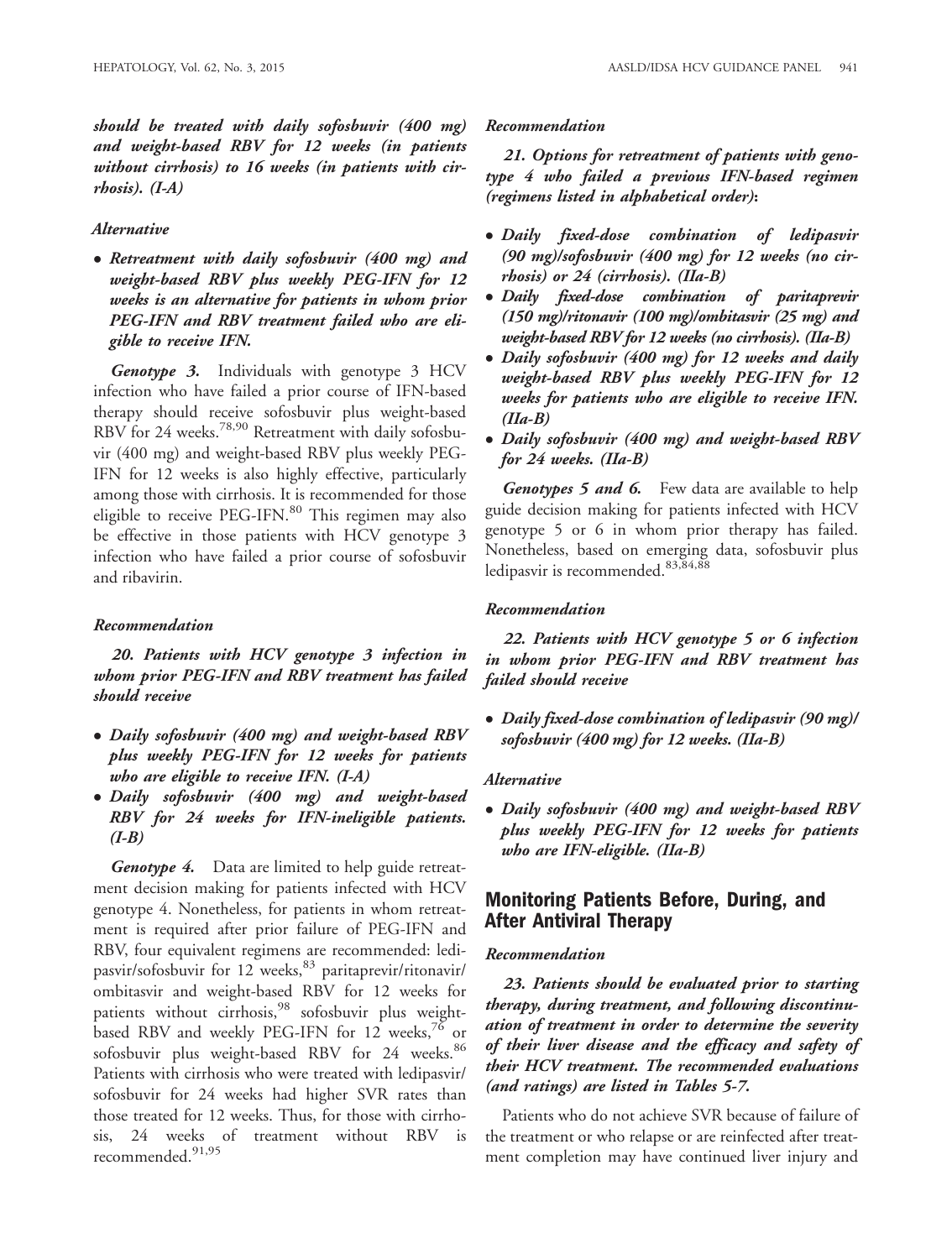## Table 5. Recommended Assessments Prior to Starting Antiviral Therapy

Assessment of potential drug–drug interactions with concomitant medications is recommended prior to starting HCV therapy.

The following laboratory tests are recommended within 12 weeks prior to starting antiviral therapy:

- Complete blood count, international normalized ratio
- Hepatic function panel (albumin, total and direct bilirubin, ALT, aspartate aminotransferase, and alkaline phosphatase levels)
- Thyroid-stimulating hormone if IFN is used
- Calculated GFR

The following laboratory testing is recommended at any time prior to starting antiviral therapy:

- HCV genotype and subtype
- Quantitative HCV viral load, except in the circumstance that a quantitative viral load will influence duration of therapy
- Rating: Class I, Level C

will have the potential to transmit HCV. Such patients should be monitored for progressive liver disease, counseled to prevent transmission, and considered for retreatment.

Patients in whom treatment fails should be monitored for signs and symptoms of cirrhosis and should be considered for treatment when alternative effective treatment is available.<sup>72,99</sup> Such patients may have a virus that is resistant to one or more of the antivirals used at the time of virological "breakthrough."72,100 However, there is no evidence to date that the presence of RAVs causes more liver injury than does wild-type virus. Further, the long-term persistence of such RAVS remains unknown. Subsequent retreatment with combination antivirals may overcome the presence of resistance to one or more antivirals. However, with the exception of testing for the Q80K polymorphism at baseline in patients with HCV genotype 1a infection before treatment with simeprevir plus PEG-IFN and RBV or treatment with sofosbuvir plus simeprevir in patients with cirrhosis, routine testing for RAVs before initial treatment is not recommended. Emerging data suggest that assessment for RAVs in patients whose treatment with NS5A-containing regimens failed is warranted for those who require retreatment.

## Recommendation

24. Patients who fail to achieve SVR should receive the following:

- Disease progression assessment every 6 months to 12 months with a hepatic function panel, complete blood count, and international normalized ration. (I-C)
- Surveillance for HCC with ultrasound testing every 6 months for patients with advanced fibrosis  $(i.e., Metavir stage F3 or F4).$   $(I-C)$
- Endoscopic surveillance for esophageal varices if cirrhosis is present. (I-A)
- Evaluation for retreatment as effective alternative treatments become available. (I-C)
- Routine monitoring for HCV drug RAVs during or after therapy is not recommended except prior to treatment of  $(1)$  persons with HCV genotype 1a infection who are being considered for treatment with simeprevir with PEG-IFN and RBV, simeprevir, or sofosbuvir (cirrhosis) or (2) persons with HCV genotype 1 infection who were previously treated with an NS5A inhibitor and are being considered for retreatment. (III-C)

Patients who have undetectable HCV RNA in the serum when assessed 12 or more weeks after completion of treatment are deemed to have achieved an SVR. In these patients, hepatitis C–related liver injury stops, although they remain at risk for non–hepatitis C–related liver disease, such as fatty liver or alcoholic liver disease. Patients with cirrhosis remain at risk for developing HCC.

#### Table 6. Recommended Monitoring During Antiviral Therapy

The following laboratory testing is recommended:

Clinic visits or telephone contacts are recommended as clinically indicated during treatment to ensure medication adherence and to monitor for adverse events and potential drug–drug interactions with newly prescribed medications.

<sup>-</sup> Complete blood count, creatinine level, calculated GFR, and hepatic function panel are recommended after 4 weeks of treatment and as clinically indicated.

<sup>-</sup> Thyroid-stimulating hormone is recommended every 12 weeks for patients receiving IFN.

<sup>-</sup> More frequent assessment for drug-related toxic effects (e.g., complete blood count for patients receiving RBV) is recommended as clinically indicated.

<sup>-</sup> Quantitative HCV viral load testing is recommended after 4 weeks of therapy and at 12 weeks following completion of therapy. Antiviral drug therapy should not be interrupted or discontinued if HCV RNA levels are not performed or available during treatment.

<sup>-</sup> Quantitative HCV viral load testing can be considered at the end of treatment and 24 weeks or longer following the completion of therapy.

Rating: Class I, Level B

Prompt discontinuation of therapy is recommended for (1) a 10-fold increase in ALT activity at week 4 or (2) any increase in ALT of less than 10-fold at week 4 that is accompanied by any weakness, nausea, vomiting, or jaundice or by increased bilirubin, alkaline phosphatase, or international normalized ratio. Asymptomatic increases in ALT of less than 10-fold elevated at week 4 should be closely monitored and repeated at week 6 and week 8.

Rating: Class I, Level B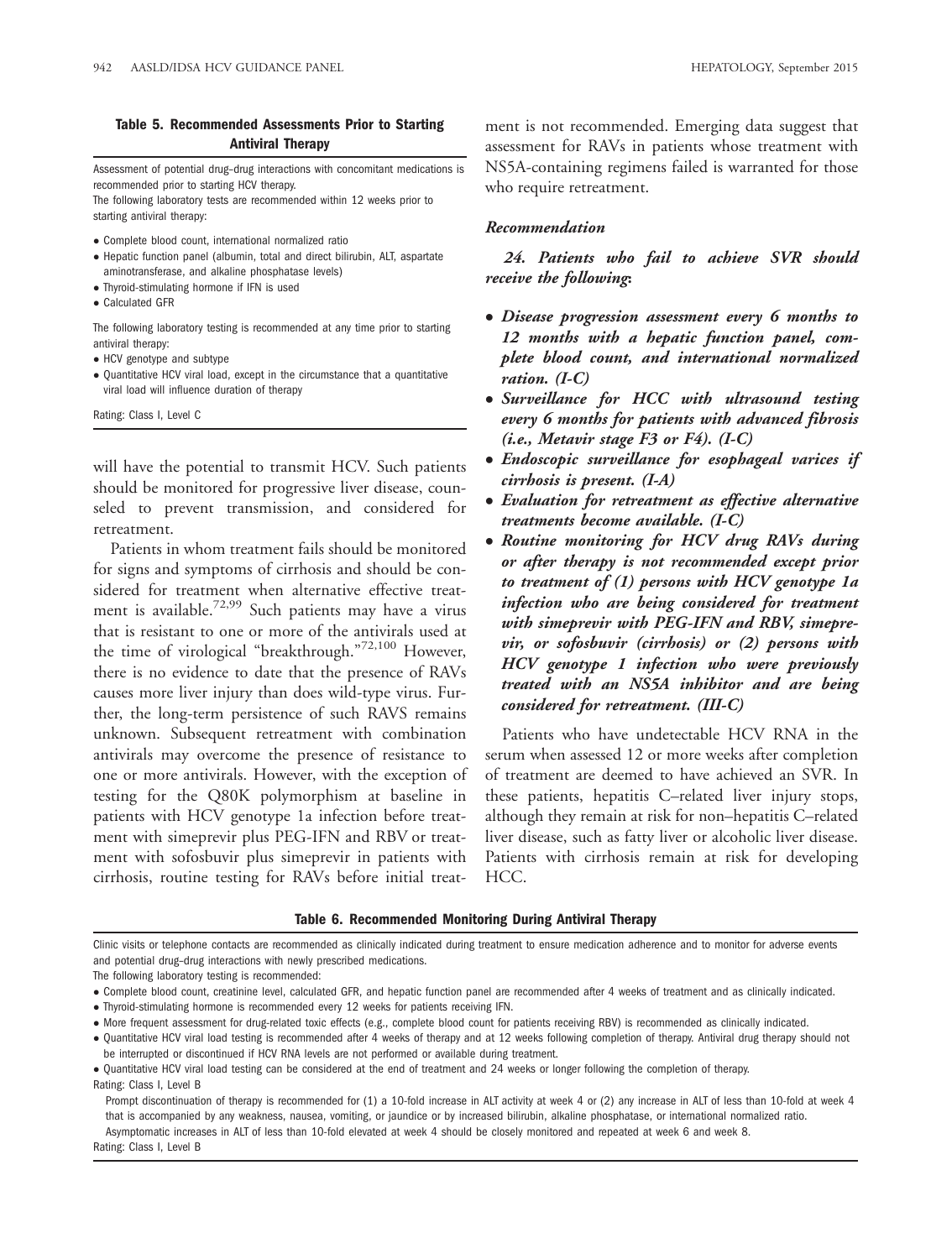#### Table 7. Recommendations for Discontinuation of Treatment Because of Lack of Efficacy

- If quantitative HCV viral load is detectable at week 4 of treatment, repeat quantitative HCV RNA viral load testing is recommended after 2 additional weeks of treatment (treatment week 6). If quantitative HCV viral load has increased by greater than 10-fold ( $>1$  log<sub>10</sub> IU/mL) on repeat testing at week 6 (or thereafter), then discontinuation of HCV treatment is recommended.
- The significance of a positive HCV RNA test result at week 4 that remains positive but lower at week 6 or week 8 is unknown. No recommendation to stop therapy or extend therapy can be provided at this time.

Rating: Class III, Level C

An SVR typically aborts progression of liver injury, with regression of liver fibrosis in most, but not all, patients with an SVR. $42,101-104$  Because of lack of progression, patients without advanced liver fibrosis (i.e., Metavir stage F0-F2) who achieve an SVR should receive standard medical care that is recommended for patients who were never infected with HCV.

Among patients with advanced liver fibrosis (i.e., Metavir stage F3 or F4) who achieve an SVR, decompensated liver disease (with the exception of HCC) rarely develops during follow-up and overall survival is prolonged.42,101-104 Patients who have advanced fibrosis or cirrhosis continue to be at risk for development of HCC even after achieving an SVR, although their risk is much lower than the risk associated with persistent viremia.42,101-104 Although liver fibrosis regresses in most patients who achieve an  $SVR^{42,101-104}$  and bleeding from esophageal varices is rare,  $42,101-104$  patients with cirrhosis should undergo screening endoscopy for detection of esophageal varices; and these should be treated or monitored as indicated.<sup>60</sup>

Patients in whom an SVR is achieved but who have another potential cause of liver disease (e.g., excessive alcohol use, metabolic syndrome with or without confirmed fatty liver disease, iron overload, or hepatitis B virus) remain at risk for progression of fibrosis. It is recommended that such patients be educated about the risk of liver disease and monitored for liver disease progression. Periodic testing is recommended for patients with ongoing risk for HCV infection (e.g., illicit drug use or high-risk sexual exposure) or HCV reinfection. Flares in liver enzyme test results should prompt evaluation of possible *de novo* reinfection with HCV through a new exposure. Anti-HCV remains positive in most patients following an SVR. Thus, testing for HCV reinfection should be performed with an assay that detects HCV RNA (e.g., a quantitative HCV RNA test).

Individuals with inactive (no detectable virus) or past hepatitis B viral infection may experience reactivation and clinically apparent hepatitis during immunosuppressive treatment or chemotherapy. This does not occur with hepatitis C infection. Thus, routine HCV RNA testing during immunosuppressive treatment or prophylactic administration of antivirals during immunosuppressive treatment is not recommended.

#### Recommendation

25. Patients who achieve an SVR should receive the following:

- For patients without advanced fibrosis (i.e., Metavir fibrosis stage F0-F2), no additional follow-up is recommended. (I-B)
- Patients with advanced fibrosis (i.e., Metavir fibrosis stage F3 or F4) should undergo surveillance for HCC with twice-yearly abdominal imaging. (I-C)
- Continue endoscopy to screen for varices if cirrhosis is present. Patients in whom varices are found should be treated and followed up as indicated. (I-C)
- $\bullet$  Assessment of other causes of liver disease for patients who have persistently abnormal liver function test results after achieving an SVR. (I-C)
- $\bullet$  Assessment for HCV recurrence or reinfection is only necessary if the patient has ongoing risk for HCV infection or experiences otherwise unexplained hepatic dysfunction. In such cases, a quantitative HCV RNA assay, rather than an anti-HCV serology test, is recommended to test for HCV recurrence or reinfection. (I-A)
- **Routine prospective monitoring for HCV infection** recurrence among patients who achieved an SVR and who are receiving immunosuppressive treatment (e.g., systemic corticosteroids, antimetabolites, chemotherapy) is not recommended. (III-C)

# Unique Patient Populations

## Decompensated Cirrhosis

#### Recommendation

26. Patients with HCV who have decompensated cirrhosis (moderate or severe hepatic impairment; Child-Turcotte-Pugh [CTP] class B or C) should be referred to a medical practitioner who is highly experienced in the management of advanced liver disease and HCV treatment (ideally in a liver transplant center). (I-C)

**Genotypes 1 and 4.** Emerging data support the use of DAA combinations in patients with decompensated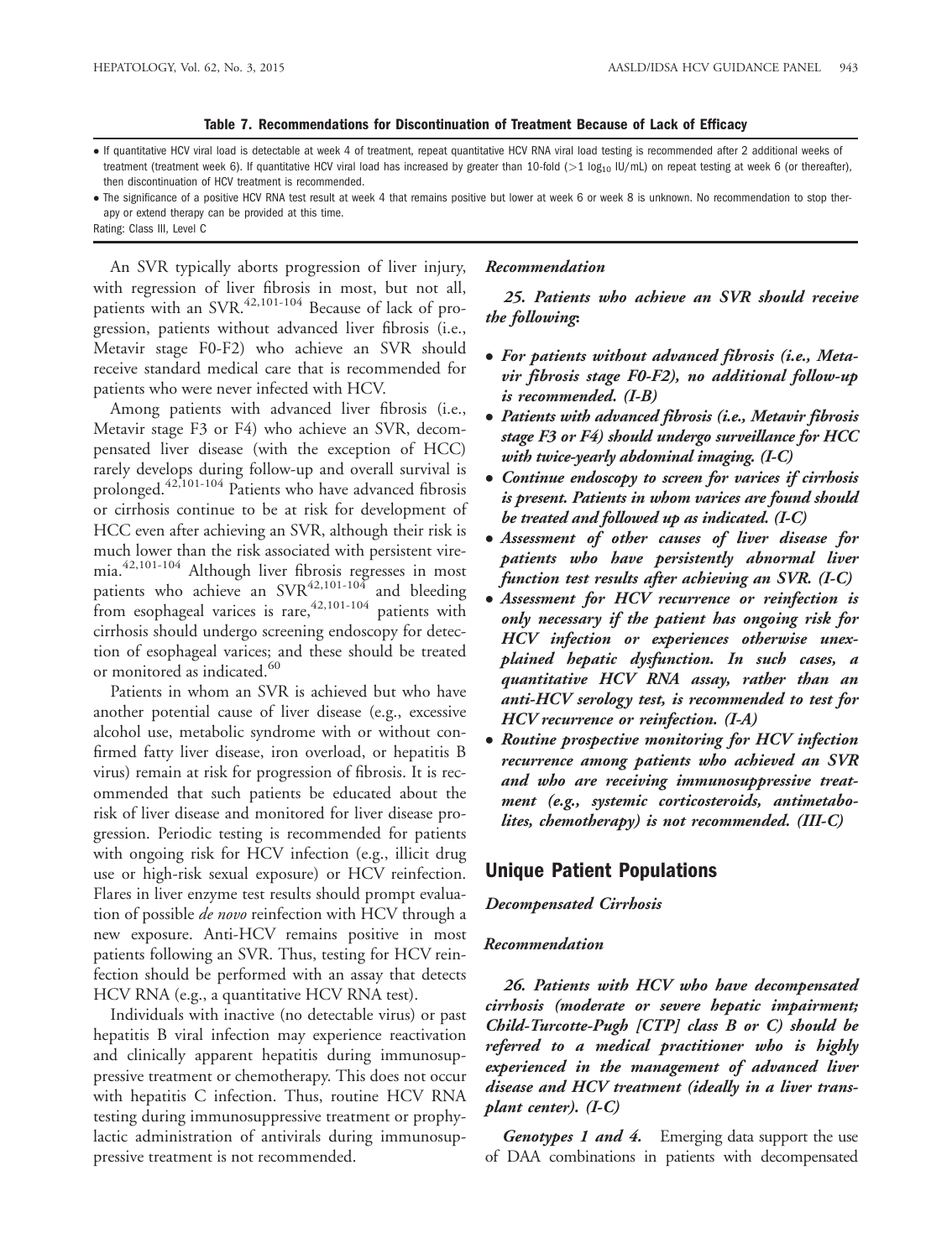cirrhosis. Treatment-naive or -experienced patients with HCV genotype 1 or 4 with CTP class B or C cirrhosis who received daily ledipasvir/sofosbuvir and RBV (600 mg, increased as tolerated) for 12 weeks or 24 weeks had similar SVR12 rates. Thus, a 12-week course of ledipasvir/sofosbuvir and RBV is an appropriate regimen for patients with decompensated cirrhosis who are infected with HCV genotype 1 or 4. For patients with decompensated cirrhosis who are awaiting liver transplant, the impact of SVR on their priority for transplantation is unknown; analysis of outcomes in this population is required. As of December 2014, there are no data from studies of ledipasvir/ sofosbuvir without RBV in patients with decompensated cirrhosis.

#### Recommendation

27. Recommended treatment for patients with genotype 1 or 4 HCV and decompensated cirrhosis (moderate or severe hepatic impairment, CTP class B or C) who may or may not be candidates for liver transplantation, including those with HCC:

- Daily fixed-dose combination ledipasvir (90 mg)/ sofosbuvir (400 mg) and RBV (initial dose of 600 mg, increased as tolerated) for 12 weeks.  $(IIb-C)$
- For patients with anemia or RBV intolerance, daily fixed-dose combination ledipasvir (90 mg)/ sofosbuvir (400 mg) for 24 weeks. (IIb-C)

## Alternative

- For patients in whom prior sofosbuvir-based treatment has failed, daily fixed-dose combination ledipasvir (90 mg)/sofosbuvir (400 mg) and RBV (initial dose of 600 mg, increased as tolerated) for 24 weeks. (IIb-C)

Genotypes 2 and 3. In one study, 61 patients with HCV infection and HCC meeting Milan criteria for liver transplant were treated with sofosbuvir plus RBV for up to 48 weeks.<sup>105</sup> At 12 weeks posttransplant, 30 of the 43 patients who had undergone liver transplant, (70%) had undetectable HCV RNA, consistent with prevention of HCV recurrence. Ten patients experienced recurrent HCV, nine of whom had undetectable HCV RNA levels for less than 30 days pretransplant. Ten of the 11 (91%) patients with HCV genotype 2 or 3 achieved SVR12. These data suggest that sofosbuvir and RBV can be given to liver transplant candidates with HCC and mildly decompensated cirrhosis.

#### Recommendation

28. Recommended treatment for patients with genotype 2 or 3 and decompensated cirrhosis (moderate or severe hepatic impairment, CTP class B or C) who may or may not be candidates for liver transplantation, including those with HCC.

- Daily sofosbuvir (400 mg) and weight-based RBV (with consideration of the patient's creatinine clearance rate and hemoglobin level) for up to 48 weeks.  $(IIb-B)$ 

# Patients Who Develop Recurrent HCV Infection After Liver Transplantation

Genotypes 1 and 4. In a randomized controlled trial of 222 liver transplant recipients with recurrent genotype 1 or 4 HCV, participants were randomized to ledipasvir/sofosbuvir and RBV for 12 or 24 weeks.<sup>106</sup> In both the 12-week and 24-week arms SVR12 was achieved in 96% of patients with Metavir stage F0 to F3 fibrosis and compensated cirrhosis. Efficacy was lower in CTP class B (85% SVR12) or C (60% SVR12) cirrhosis, with no increase in SVR with 24-week duration. Because all patients received RBV, the safest presumption is that RBV contributes to the high SVR12 rates. However, based on other data, <sup>91</sup> 24 weeks of ledipasvir/sofosbuvir is an alternative for RBV-intolerant patients.

In a study of liver transplant recipients with mild recurrence of HCV genotype 1, PrOD plus weightbased RBV for 24 weeks achieved an SVR24 rate of 96%.<sup>107</sup> Because of the interaction between ritonavir and calcineurin inhibitors, prospective dose adjustments are required for cyclosporine and tacrolimus. In a retrospective analysis of sofosbuvir plus simeprevir with or without RBV in liver transplant recipients, the SVR4 rate was 92%.<sup>108</sup> Simeprevir should not be coadministered with cyclosporine but may be coadministered with tacrolimus with careful monitoring.

#### Recommendation

29. Recommended regimen for treatment-naive and treatment-experienced patients with HCV genotype 1 or 4 infection in the allograft, including those with compensated cirrhosis:

- Daily fixed-dose combination of ledipasvir (90 mg)/sofosbuvir (400 mg) with weight-based RBV for 12 weeks for patients with HCV genotype 1 or 4 infection in the allograft. (I-B)
- Daily fixed-dose combination of ledipasvir (90 mg)/sofosbuvir (400 mg) for 24 weeks is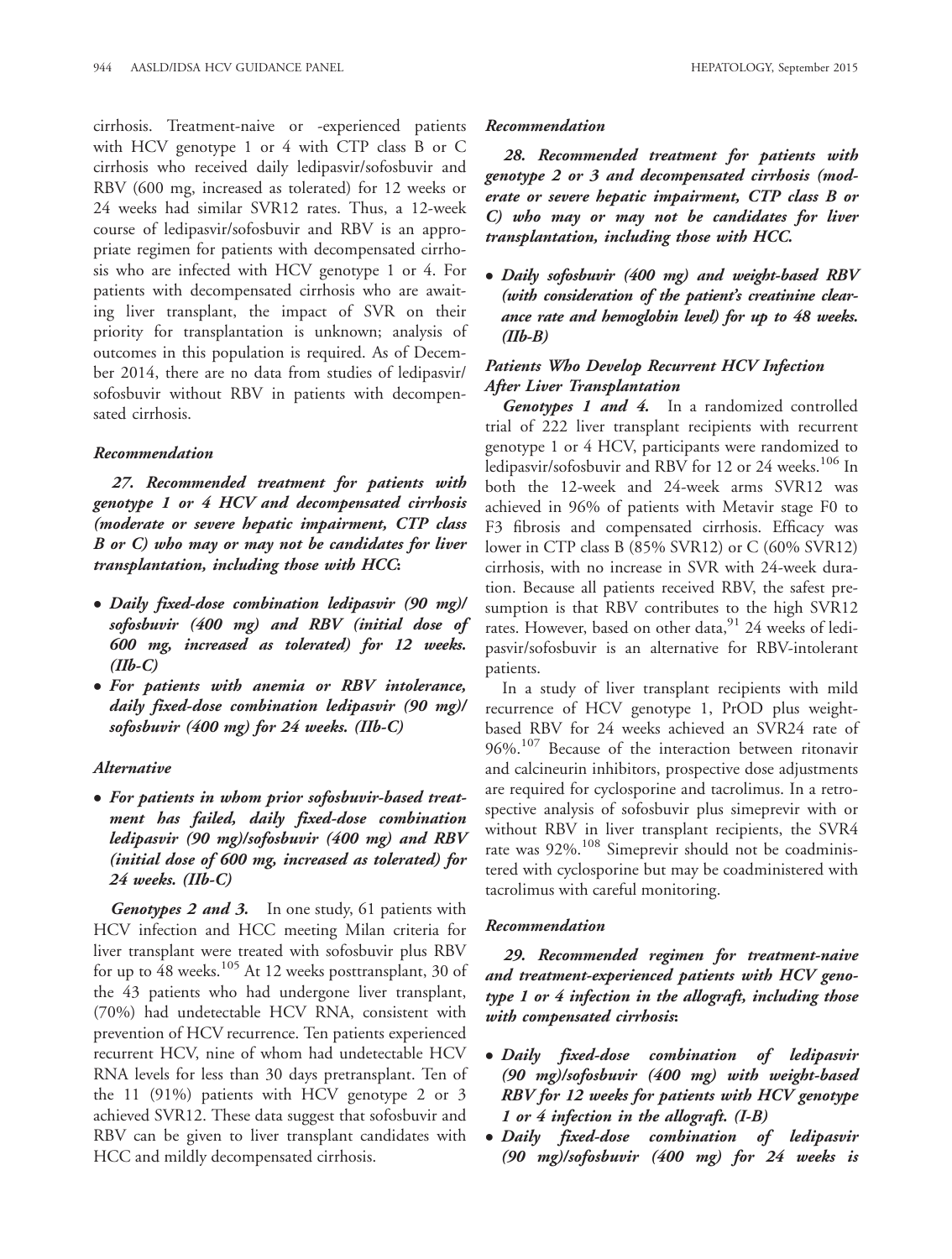recommended for those who are RBV-intolerant or RBV-ineligible. (I-B)

Alternatives (for Patients Who Were not Previously Treated With Telaprevir- or Boceprevir-Containing Regimens)

- For patients with HCV genotype 1 in the allograft, including those with compensated cirrhosis, daily sofosbuvir (400 mg) plus simeprevir (150 mg) with or without weight-based RBV for 12 weeks. (I-B)
- For patients with genotype 1 HCV in the allograft, including early (Metavir fibrosis stage F0-F2) recurrence, daily fixed-dose combination of paritaprevir (150 mg)/ritonavir (100 mg)/ombitasvir (25 mg) plus twice-daily dosed dasabuvir (250 mg) and weight-based RBV for 24 weeks. (I-B)

**Non-1 Genotypes.** Few data are available to guide treatment of patients with HCV genotype 2 or 3 in the posttransplant setting; recommendations largely mirror those in the nontransplant population.

#### Recommendations

30. Treatment-naive and treatment-experienced patients with HCV genotype 2 in the allograft, including those with compensated cirrhosis, should receive daily sofosbuvir (400 mg) and weight-based RBV for 24 weeks. (IIb-C)

31. Treatment-naive and treatment-experienced patients with HCV genotype 3 in the allograft should receive the following:

### Compensated Cirrhosis

- Daily sofosbuvir (400 mg) and weight-based RBV for 24 weeks (I-B)

## Decompensated Cirrhosis (CTP Class B or C)

- Daily sofosbuvir (400 mg) and low initial dose of RBV (600 mg, increasing as tolerated) for 24 weeks.  $(I-B)$ 

Patients With Renal Impairment. The currently approved DAAs can be safely dosed in persons with mild-to-moderate renal impairment (CrCl rate 30- 80 mL/min). However, there are few data to guide dosing of these agents in severe renal impairment/end-stage renal disease (CrCl < 30 mL/min). Studies of PrOD with or without RBV (for HCV genotype 1a or 1b) in treatment-naive patients without cirrhosis with severe renal impairment show early promising efficacy [109].

Caution is warranted in managing anemia related to RBV, and RBV should not be given if the baseline hemoglobin level is less than 10 g/dL.

## Recommendations

32. For patients with mild to moderate renal impairment (CrCl rate >30-80 mL/min), no dosage adjustment is required when using sofosbuvir, simeprevir, fixed-dose combination of ledipasvir (90 mg)/sofosbuvir (400 mg), or fixed-dose combination of paritaprevir (150 mg)/ritonavir (100 mg)/ ombitasvir (25 mg) plus twice-daily dosed dasabuvir (250 mg) to treat or retreat HCV infection in patients with appropriate genotypes. (I-A)

33. For treatment-naive patients with HCV genotype 1 without cirrhosis and with CrCl rates <30 mL/min, treatment with the daily fixed-dose combination of paritaprevir (150 mg)/ritonavir (100 mg)/ombitasvir (25 mg) plus twice-daily dosed dasabuvir (250 mg) with (1a) or without (1b) RBV (200 mg) once daily is recommended. RBV should only be given if the baseline hemoglobin level is  $>$ 10 g/dL. For patients with moderate renal impairment (estimated glomerular filtration rate [eGFR] 30-50 mL/min), initial RBV dosing should be 200 mg or 400 mg alternating every other day. For patients with severe renal impairment or who are on hemodialysis (eGFR <30 mL/min), initial RBV dosing should be 200 mg daily. (II-B)

## HIV/HCV Coinfection

Compared to those with HCV infection alone, persons with HCV/HIV coinfection have a higher rate of HCV persistence, faster progression to cirrhosis and endstage liver disease, and higher HCV RNA levels.<sup>110-112</sup> Persons coinfected with HIV/HCV also had lower responses to PEG-IFN and RBV than those with HCV infection alone, an observation largely explained by the higher baseline HCV RNA levels.<sup>113,114</sup> However, with the advent of DAAs, differences in treatment responses between monoand coinfected patients have not been detected.<sup>115,116</sup> Thus, the treatment recommendations for HIV/HCVcoinfected persons are the same as for those with just HCV infection, with consideration of potential drug–drug interactions with HIV medications.

In some instances pharmacokinetic testing has been done in HIV/HCV-coinfected persons, and there is clinical experience with the combinations (see [www.hcvguidelines.](http://www.hcvguidelines.org) [org](http://www.hcvguidelines.org)). In others, the pharmacology is predicted or based on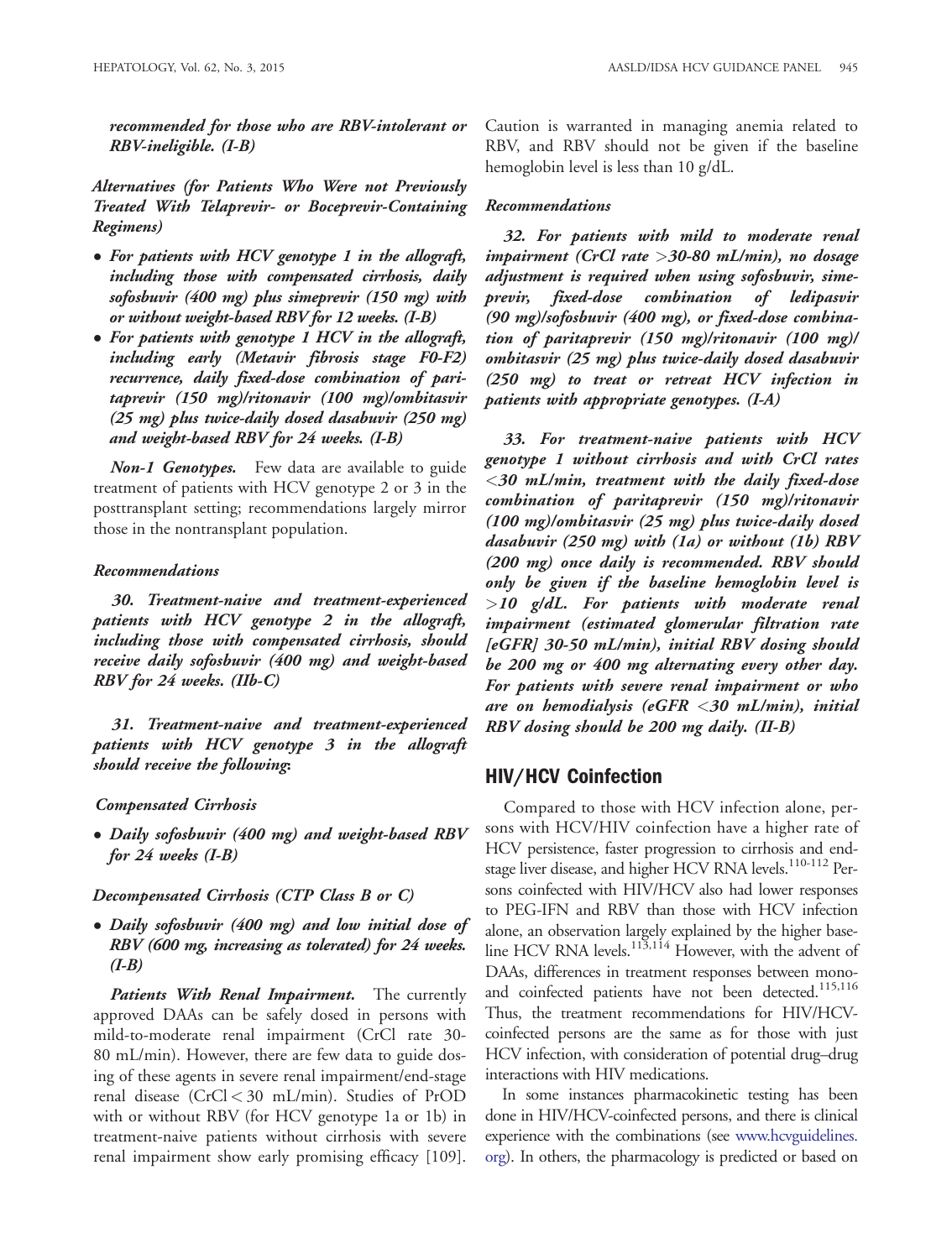healthy volunteer studies. The chief concern with the combination of ledipasvir/sofosbuvir is potentiation of the nephrotoxicity of tenofovir disoproxil fumarate (tenofovir). Tenofovir levels are increased by ledipasvir/sofosbuvir and may be even higher with coadministration of other antiretroviral drugs that raise tenofovir levels, particularly ritonavir-boosted protease inhibitors. With PrOD, the inclusion of 100 mg of ritonavir in the fixed combination will also "boost" HIV protease inhibitors (and some other medications) and additional ritonavir should be discontinued, then restarted when HCV treatment is finished. In healthy volunteers, when PrOD was combined with efavirenz, emtricitabine, and tenofovir, gastrointestinal and neurologic adverse events occurred along with elevations of ALT. When the regimen was combined with rilpivirine, exposures to rilpivirine were substantially increased. Therefore, rilpivirine and efavirenz should not be used with the PrOD regimen.<sup>117,118</sup>

Clinical trials have demonstrated the safety and efficacy of ledipasvir/sofosbuvir in HIV-infected persons with HCV genotype 1 or 4 who were generally taking antiretroviral therapy that included tenofovir and emtricitabine with rilpivirine, raltegravir, or efavirenz.<sup>119,120</sup> Data are derived from studies that included 335 HCV treatment-naive and experienced HIV/HCV-coinfected persons as well as those with or without cirrhosis. Clinical trial data in HIVinfected individuals with HCV genotype 1 or 4 infection have demonstrated the safety and efficacy of ledipasvir/ sofosbuvir for 12 weeks $^{119,120}$  and of PrOD with or without RBV<sup>121</sup> for 12 weeks.

Data on treatment of HIV/HCV-coinfected persons with HCV genotype 2 or 3 support use of similar regimens as are recommended for persons without HIV infection.115,122 Antiretroviral regimens allowed included combinations of tenofovir and emtricitabine with efavirenz, raltegravir, ritonavir-boosted atazanavir, ritonavirboosted darunavir, or rilpivirine. High SVR12 rates were observed for genotype 2 (89%) and genotype 3 (84%). Treatment was generally well tolerated.

## Recommendations

34. HIV/HCV-coinfected persons should be treated and retreated the same as persons without HIV infection, after recognizing and managing interactions with antiretroviral medications. (I-B)

35. Antiretroviral treatment interruption to allow HCV therapy is not recommended. (III-A)

36. Antiretroviral and HCV drug interactions should be assessed prior to initiating therapy. Drug switches, when needed, should be done in collaboration with the HIV practitioner. For HIV antiretroviral and HCV DAA combinations not addressed below, expert consultation is recommended. (I-A)

37. The following are recommendations related to specific drug combinations which need to be considered in coinfected patients:

## Ledipasvir

- Ledipasvir increases tenofovir levels and should be avoided in those with CrCl <60 mL/min. Because potentiation of this effect is expected when tenofovir is used with ritonavir-boosted HIV protease inhibitors, ledipasvir should be avoided with this combination (pending further data) unless antiretroviral regimen cannot be changed and the urgency of treatment is high. (IIa-C)

## Sofosbuvir and Ledipasvir/Sofosbuvir

- Fixed-dose combination of ledipasvir (90 mg)/ sofosbuvir (400 mg) (hereafter ledipasvir/sofosbuvir) should not be used with cobicistat and elvitegravir, pending further data. (III-C)
- Sofosbuvir or ledipasvir/sofosbuvir should not be used with tipranavir. (III-B)

## PrOD

- PrOD should be used with antiretroviral drugs with which it does not have substantial interactions: raltegravir (and probably dolutegravir), enfuvirtide, tenofovir, emtricitabine, lamivudine, and atazanavir. The dose of ritonavir used for boosting HIV protease inhibitors may need to be adjusted (or held) when administered with PrOD and then restored when HCV treatment is completed. The HIV protease inhibitor should be administered at the same time as the fixed-dose HCV combination. (IIa-C)
- PrOD should not be used with efavirenz, rilpivirine, darunavir, or ritonavir-boosted lopinavir. (III-B)
- PrOD should not be used in HIV/HCV-coinfected individuals who are not taking antiretroviral therapy. (III-B)

#### Simeprevir

- Simeprevir should not be used with efavirenz, etravirine, nevirapine, cobicistat, or any HIV protease inhibitor. (III-B)
- Simeprevir should only be used with antiretroviral drugs with which it does not have clinically significant interactions: raltegravir (and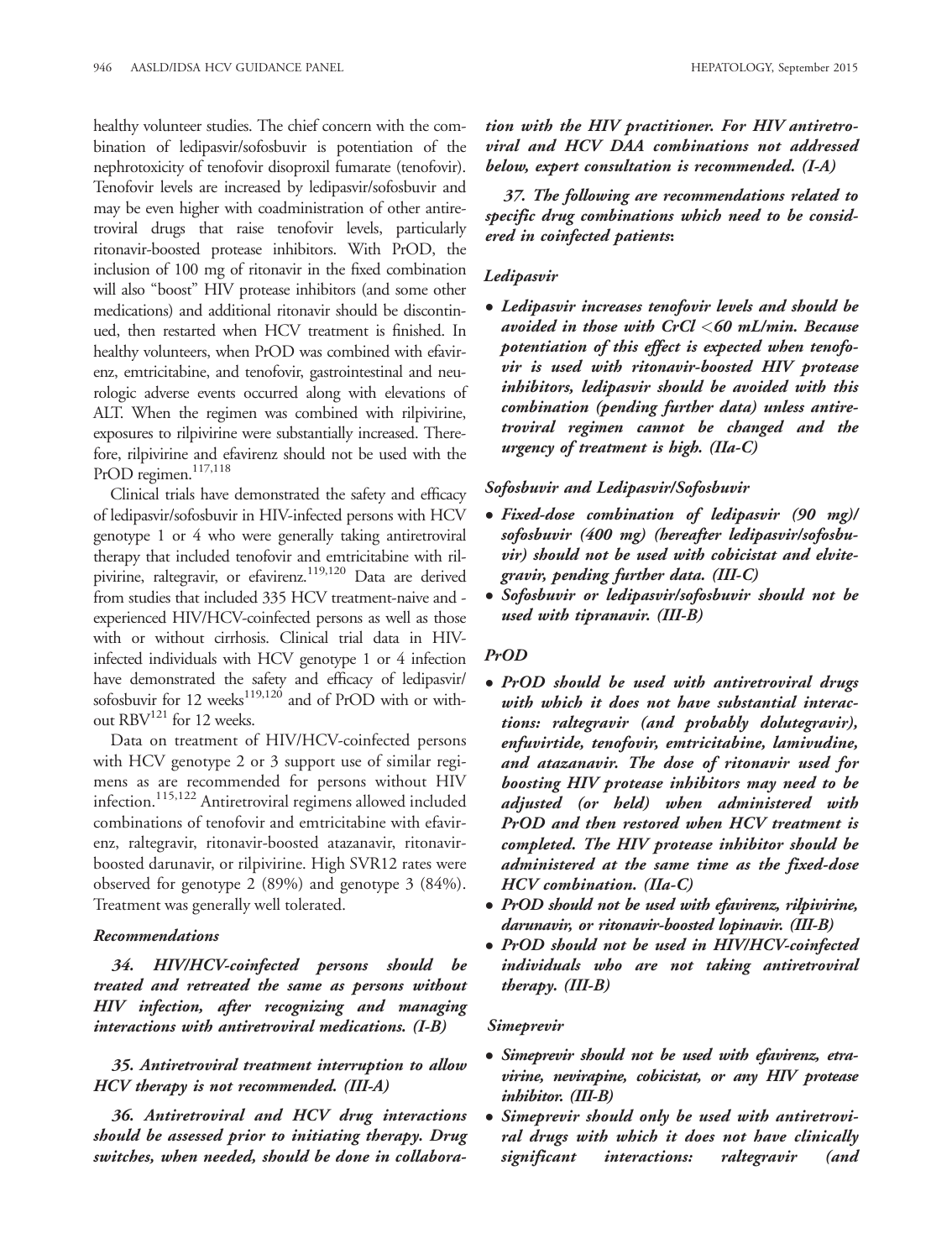probably dolutegravir), rilpivirine, maraviroc, enfuvirtide, tenofovir, emtricitabine, lamivudine, and abacavir. (IIa-B)

RBV

- RBV should not be used with didanosine, stavudine, or zidovudine. (III-B)

# Acute HCV Infection

Infection with HCV is considered to be acute during the first 6 months. Infections of less than 6-month duration spontaneously resolve in 15%-50% of cases, whereas spontaneous resolution occurs in fewer than 5% once infection persists for several years.123-126 Within the first months of HCV infection, there is also a transition to (particularly in patients with unfavorable IL28B genotypes and genotype 1 HCV infection) decreasing responsiveness of HCV infection to PEG-IFN.<sup>127,128</sup>

Aside from instances in which there is a single exposure such as a health care worker with a needlestick injury, it is often impossible to know exactly when infection occurred. With the transition to IFN-free treatments, this determination is less crucial because acute HCV infection can now be managed like chronic infection. However, better methods of differentiating acute from chronic infection would be useful for public health surveillance.

The decision of when to treat acute HCV infection is largely based on the likelihood of spontaneous resolution, the possibility of transmission to others, the efficacy and safety of treatment in the acute compared with the chronic phase of infection, and patient preference. Previously when PEG-IFN was used, responses were better if genotype 1 HCV infection was treated within the first 12-16 weeks rather than a year after infection.<sup>127,128</sup> Because the majority of spontaneous resolutions also occur in the first 12-16 weeks, treatment was recommended within that window.<sup>129</sup> With 12-week PEG-IFN–sparing regimens, SVR rates for treatment of chronic infection are higher than 90% and much safer. Consequently, unless necessary to prevent transmission to others or strongly preferred by the patient or practitioner for other reasons, persons with acute HCV infection should be monitored for 6 or more months. If spontaneous clearance has not occurred, treatment should follow the same recommendations as for chronic infection. Likewise, even when treatment is provided earlier than 6 months after infection, it is recommended to monitor at least 12 weeks for spontaneous resolution and use the same regimens as with chronic infection

until studies demonstrate the superiority (or noninferiority) of alternatives.

The optimal timing and intensity of monitoring in acute infection vary depending on the treatment considerations described above and whether there is evidence of severe hepatitis. At a minimum, HCV RNA should be assessed 4- 6 months after the estimated onset of infection to establish if chronic infection occurred. Often, more frequent testing of HCV RNA and liver enzymes is preferred.

## Recommendations

38. The following are recommended in the diagnosis and initial management of acute hepatitis C:

- HCV antibody and HCV RNA testing are recommended when acute HCV infection is suspected due to exposure, clinical presentation, or elevated aminotransferase levels. (I-C)
- Regular laboratory monitoring (every 4-8 weeks for 6-12 months) is recommended in the setting of acute HCV infection until the ALT level normalizes and HCV RNA becomes repeatedly undetectable, suggesting spontaneous resolution. (I-B)
- If a decision has been made to initiate treatment during the acute infection period, monitoring HCV RNA for at least 12-16 weeks is recommended to detect spontaneous clearance before starting treatment. (IIa-C)
- $\bullet$  If the practitioner and patient have decided that a delay in treatment initiation is acceptable, monitoring for spontaneous clearance is recommended for a minimum of 6 months. (IIa-C)
- Counseling is recommended for patients with acute HCV infection to avoid hepatotoxic insults, including hepatotoxic drugs (e.g., acetaminophen) and alcohol consumption, and to reduce the risk of HCV transmission to others. (I-C)
- Referral to an addiction medicine specialist is recommended for patients with acute HCV infection related to injection drug use. (I-B)

39. Treatment of individuals with acute hepatitis C should be the same as that recommended for chronic HCV infection (see When and in Whom to Initiate HCV Therapy). (IIa-C)

## Alternative

- PEG-IFN with or without RBV for 16 weeks (for those with HCV genotype 2 or 3 who have a rapid virological response) to 24 weeks (for those with HCV genotype 1). (II-A)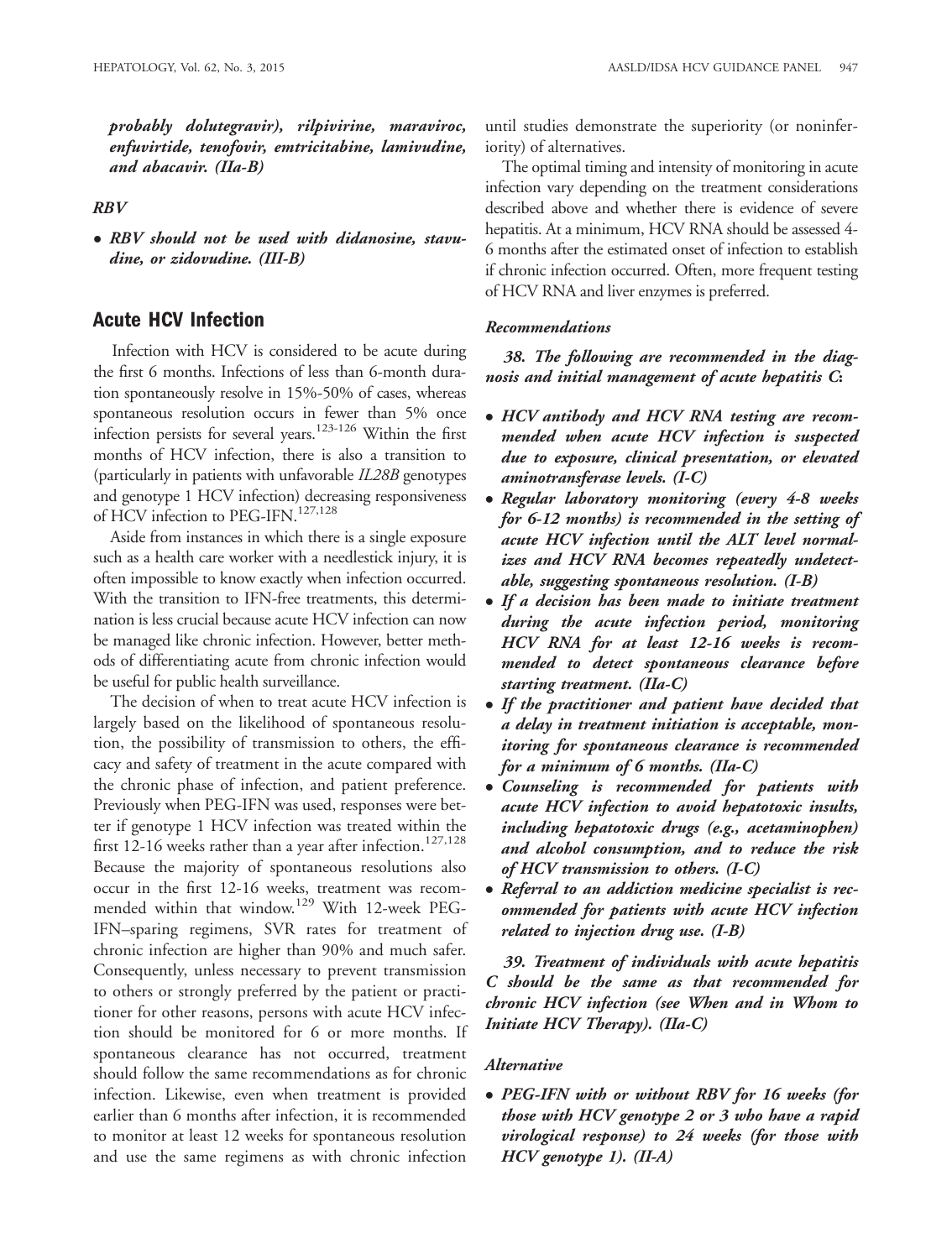Acknowledgment: We thank Judith Welsh of the National Institutes of Health Library, for providing regular literature searches to the panel, and the able staff of the International Antiviral Society-USA, particularly Donna Jacobsen, Cindy Downing, and Michelle Tayag Valderama for managing the process and assistance in manuscript preparation.

# AASLD/IDSA HCV Guidance Panel Members and Authors

Current Panel Members Involved in the Development of This Guidance

# Cochairs

## Raymond T. Chung, M.D.

Director of Hepatology and Vice Chief of Gastroenterology Massachusetts General Hospital Boston, MA

# Gary L. Davis, M.D.

Director, Hepatology Medical Director, Liver Transplantation Baylor University Medical Center (retired) Dallas, TX

# Donald M. Jensen, MD (Immediate Past Chair)

Professor of Medicine (retired) University of Chicago Medical Center Chicago, IL

# Henry Masur, M.D.

Clinical Professor of Medicine Chief, Critical Care Medicine Department National Institutes of Health Bethesda, MD

Michael S. Saag, M.D. Professor of Medicine and Associate Dean for Global Health The University of Alabama at Birmingham School of Medicine Birmingham, AL

# David L. Thomas, M.D., M.P.H. Professor of Medicine and Director of Infectious Diseases The Johns Hopkins University School of Medicine Baltimore, MD

# Members

## Andrew I. Aronsohn, M.D. Assistant Professor of Medicine

University of Chicago Medical Center Chicago, IL

# Michael R. Charlton, M.D.

Director of Hepatology and Medical Director of Liver Transplantation Intermountain Medical Center Murray, UT

# Jordan J. Feld, M.D., M.P.H.

Assistant Professor of Medicine and Research Director of Gastroenterology, Medicine Toronto Western Hospital Liver Center Toronto, Canada

# Robert J. Fontana, M.D.

Professor of Medicine and Medical Director of Liver Transplantation University of Michigan Medical School Ann Arbor, MI

# Marc G. Ghany, M.D.

Staff Physician, Liver Diseases Branch National Institute of Diabetes and Digestive and Kidney Diseases National Institutes of Health Bethesda, MA

# Eliot W. Godofsky, M.D., F.A.C.P.

Director of Infectious Diseases Bach and Godofsky Bradenton, FL

# Camilla S. Graham, M.D., M.P.H.

Assistant Professor of Medicine Harvard Medical School Beth Israel Deaconess Medical Center Boston, MA

# Arthur Y. Kim, M.D.

Assistant Professor of Medicine Harvard Medical School Director of Viral Hepatitis Clinic, ID Division Massachusetts General Hospital Boston, MA

# Jennifer J. Kiser, Pharm.D.

Assistant Professor of Pharmacology and Associate Director, Center for Translational Pharmacokinetics and Pharmacogenomics University of Colorado Skaggs School of Pharmacy and Pharmaceutical Sciences Aurora, CO

# Shyam Kottilil, M.D., Ph.D.

Professor of Medicine and Associate Chief of Division of Clinical Care and Research Institute of Human Virology/University of Maryland Baltimore, MD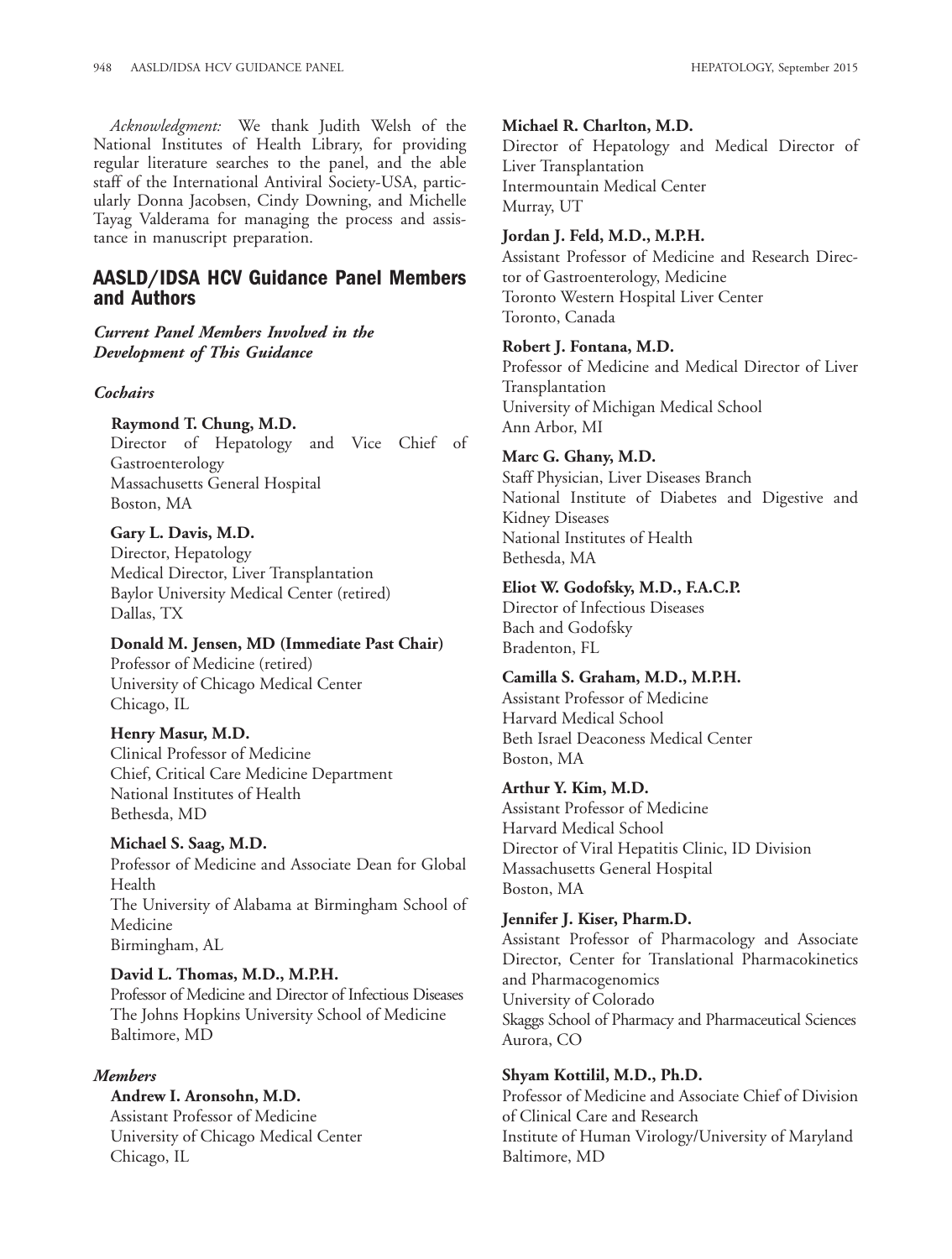Kristen M. Marks, M.D. Assistant Professor of Medicine Weill Cornell Medical College New York, NY

# Paul Martin, M.D.

Professor of Medicine and Chief of the Division of Hepatology University of Miami School of Medicine Miami, FL

# Kiren Mitruka, M.D., M.P.H.\*

Medical Officer, Division of Viral Hepatitis National Center for HIV/AIDS, Viral Hepatitis, STD, and TB Prevention Centers for Disease Control and Prevention Atlanta, GA

# Timothy R. Morgan, M.D.

Chief of Hepatology Veterans Affairs Long Beach Healthcare System Long Beach, CA

# Susanna Naggie, M.D., M.H.S.

Assistant Professor of Medicine Duke University School of Medicine Director of Infectious Diseases Research, Duke Clinical Research Institute Durham, NC

# Daniel Raymond

Community Representative Policy Director Harm Reduction Coalition New York, NY

# Nancy S. Reau, M.D.

Associate Professor of Medicine University of Chicago Medical Center Chicago, IL

# Robert T. Schooley, M.D.

Professor and Vice Chair of Medicine, Chief of the Division of Infectious Diseases University of California San Diego La Jolla, CA

# Kenneth E. Sherman, M.D., Ph.D.

Gould Professor of Medicine and Director of the Division of Digestive Diseases University of Cincinnati College of Medicine Cincinnati, OH

# Mark S. Sulkowski, M.D.

Professor of Medicine and Medical Director of the Viral Hepatitis Center

The Johns Hopkins University School of Medicine Baltimore, MD

Hugo E. Vargas, M.D. Professor of Medicine and Director of Hepatology College of Medicine, Mayo Clinic Phoenix, AZ

# John W. Ward, M.D.\*

Director of the Division of Viral Hepatitis National Center for HIV/AIDS, Viral Hepatitis, STD, and TB Prevention Centers for Disease Control and Prevention Atlanta, GA

# David L. Wyles, M.D.

Associate Professor of Medicine University of California San Diego La Jolla, CA

\*Nonvoting member.

# AASLD/IDSA HCV Guidance Panel Financial Relationships With Commercial Entities

## **Cochairs**

Dr. Chung has no relevant personal financial affiliations to disclose. He was awarded research grants, paid to his institution, from AbbVie, Bristol-Myers Squibb, Gilead Sciences, MassBiologics, and Merck & Co. (updated January 6, 2015).

Dr. Davis serves on data and safety monitoring boards for Bristol-Myers Squibb (ceased as of August 2014) and Gilead Sciences (duties do not include any hepatitis drugs; updated January 14, 2015).

Dr. Masur has no relevant financial affiliations to disclose (updated April 13, 2015).

Dr. Saag has no relevant personal financial affiliations to disclose. He was awarded research grants, paid to his institution, from AbbVie, Bristol-Myers Squibb, Gilead Sciences, Janssen Therapeutics, Merck & Co., and ViiV Healthcare (updated May 4, 2015).

Dr. Thomas received royalties from UpToDate (updated January 14, 2015).

# Immediate Past Chair

Dr. Jensen receives honoraria from Gilead Sciences (updated April 1, 2015).

# Panel Members

Dr. Aronsohn has no relevant financial affiliations to disclose (updated February 5, 2015).

Dr. Charlton serves on the advisory boards of or as a consultant to AbbVie, Gilead Sciences, and Janssen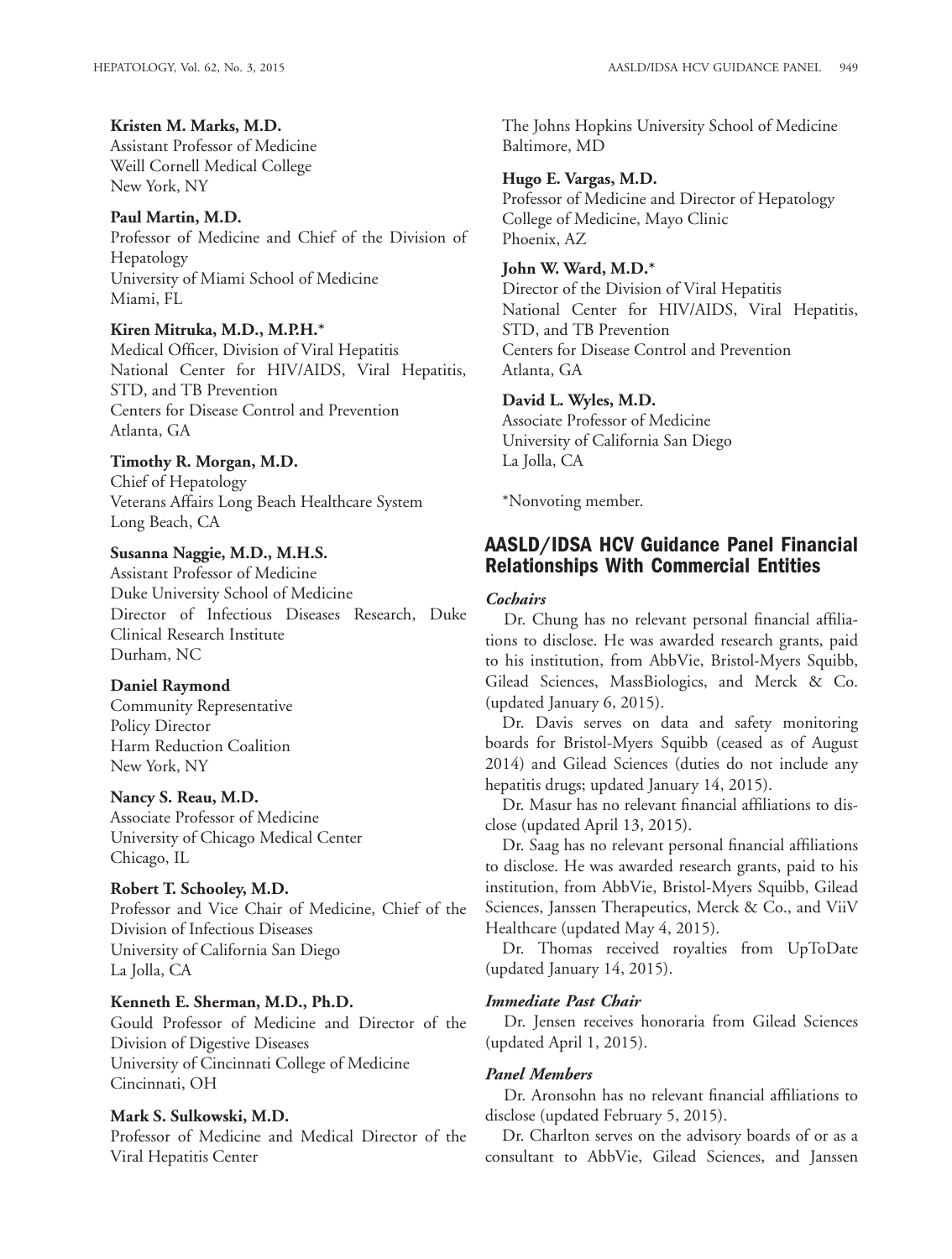Therapeutics. He was awarded research grants, paid to his institution, from Gilead Sciences and Novartis International (updated January 26, 2015).

Dr. Feld serves on the advisory boards of AbbVie, Bristol-Myers Squibb, Gilead Sciences, Janssen Therapeutics, Merck & Co., and Theravance. He was awarded research grants, paid to his institution, from AbbVie, Boehringer Ingelheim Pharmaceuticals, Gilead Sciences, Janssen Therapeutics, Merck & Co., and Santaris (updated January 14, 2015).

Dr. Fontana served on a data and safety monitoring board for Tibotec Therapeutics and serves as a consultant to Bristol-Myers Squibb. He was awarded research grants, paid to his institution, from Bristol-Myers Squibb, Gilead Sciences, Janssen Therapeutics, and Vertex Pharmaceuticals (updated January 16, 2015).

Dr. Ghany has no relevant financial affiliations to disclose (updated January 14, 2015).

Dr. Godofsky serves on the advisory boards of AbbVie, Gilead Sciences, and Janssen Therapeutics. He was awarded research grants, paid to his practice, from AbbVie, Achillion, Anadys, Boehringer Ingelheim Pharmaceuticals, Genentech, Gilead Sciences, Janssen Therapeutics, Merck & Co., Novartis, and Vertex Pharmaceuticals (updated May 8, 2015).

Dr. Graham has no relevant financial affiliations to disclose (updated March 26, 2015).

Dr. Kim serves on the advisory boards of AbbVie and Bristol-Myers Squibb. He was awarded research grants, paid to his institution, from AbbVie and Gilead Sciences (updated February 5, 2015).

Dr. Kiser has no relevant personal financial affiliations to disclose. She was awarded research grants, paid to her institution, from Janssen Therapeutics, Merck & Co., and ViiV Healthcare (updated April 20, 2015).

Dr. Kottilil has no relevant financial affiliations to disclose (updated January 14, 2015).

Dr. Marks has no relevant personal financial affiliations to disclose. She was awarded research grants, paid to her institution, from Boehringer Ingelheim Pharmaceuticals, Bristol-Myers Squibb, Gilead Sciences, Janssen Therapeutics, Merck & Co., and Vertex Pharmaceuticals (updated October 20, 2014).

Dr. Martin serves on an advisory board for Bristol-Myers Squibb. He was awarded research grants, paid to his institution, from AbbVie, Gilead Sciences, and Merck & Co. (updated January 14, 2015).

Dr. Mitruka has no relevant financial affiliations to disclose (updated January 13, 2015).

Dr. Morgan has no relevant personal financial affiliations to disclose. He was awarded research grants, paid to his institution, from Bristol-Myers Squibb, Genentech, Gilead Sciences, Merck & Co., and Roche (updated January 26, 2015).

Dr. Naggie serves on advisory boards for AbbVie, Bristol-Myers Squibb, Gilead Sciences, and Merck & Co. She was awarded research grants, paid to her institution, from AbbVie, Bristol-Myers Squibb, Gilead Sciences, Janssen, and Vertex Pharmaceuticals (updated March 2, 2015).

Mr. Raymond has no relevant personal financial affiliations to disclose. He was awarded educational grants, paid to his organization, from Genentech, Gilead Sciences, and Janssen Therapeutics (updated January 14, 2015).

Dr. Reau serves on the advisory boards of AbbVie, Bristol-Myers Squibb, Gilead Sciences, and Merck & Co. and serves as a consultant for Accordant. She was awarded research grants, paid to her institution, from Abbott Laboratories, Boehringer Ingelheim Pharmaceuticals, Bristol-Myers Squibb, Gilead Sciences, Hyperion Therapeutics, and Merck & Co. (updated January 15, 2015).

Dr. Schooley serves as a consultant to and has stock options from CytoDyn. He has stock from GlobeImmune. He was awarded research grants, paid to his institution, from Boehringer Ingelheim Pharmaceuticals and Bristol-Myers Squibb. His institution has received payment for his consultative advice or data safety monitoring committee service from Bristol-Myers Squibb, GlobeImmune, Gilead Sciences, and Monogram Biosciences (updated April 26, 2015).

Dr. Sherman serves on a data and safety monitoring board for Janssen Therapeutics and SynteractHCR and has served on the advisory boards of Merck & Co. and MedImmune. He was awarded research grants, paid to his institution, from AbbVie, Bristol-Myers Squibb, Gilead Sciences, MedImmune, Merck & Co. and Vertex Pharmaceuticals (updated January 14, 2015).

Dr. Sulkowski serves on the advisory boards of Abb-Vie, Achillion Pharmaceuticals, Bristol-Myers Squibb, Gilead Sciences, Janssen Therapeutics, and Merck & Co. He has also served on data and safety monitoring boards for Gilead Sciences. He was awarded research grants, paid to his institution from AbbVie, Bristol-Myers Squibb, Gilead Sciences, Janssen Therapeutics, and Merck & Co. (updated March 9, 2015).

Dr. Vargas has no relevant personal financial affiliations to disclose. He was awarded research grants, paid to his institution, from AbbVie, Bristol-Myers Squibb, and Gilead Sciences (updated January 14, 2015).

Dr. Ward has no relevant financial affiliations to disclose (updated January 14, 2015).

Dr. Wyles serves on the advisory board of Bristol-Myers Squibb. He was awarded research grants, paid to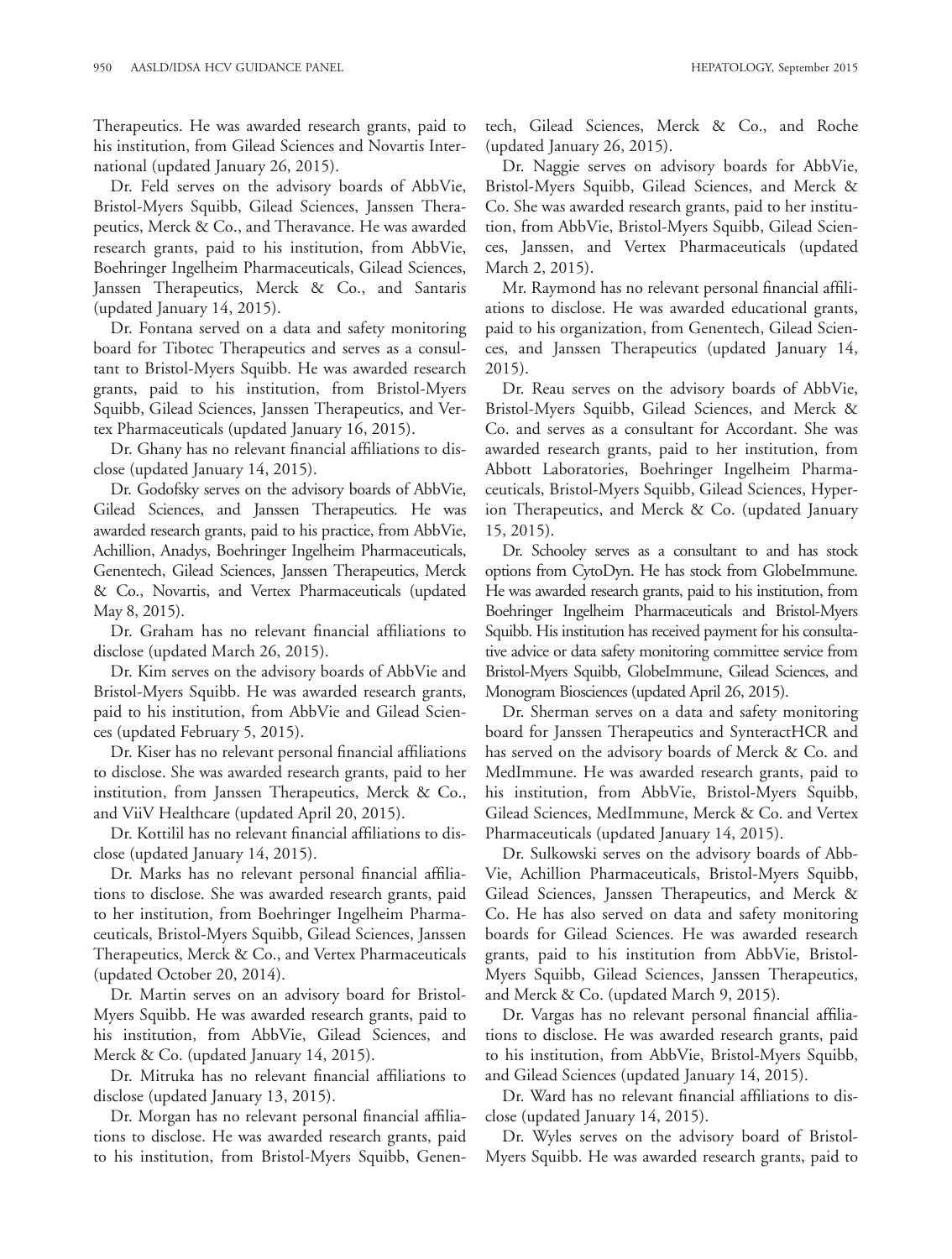# References

- 1. American Heart Association. Methodology Manual and Policies From the ACCF/AHA Task Force on Practice Guidelines. [http://my.ameri](http://my.americanheart.org/idc/groups/ahamah-public///documents/downloadable/ucm_319826.pdf) [canheart.org/idc/groups/ahamah-public/@wcm/@sop/documents/down](http://my.americanheart.org/idc/groups/ahamah-public///documents/downloadable/ucm_319826.pdf) [loadable/ucm\\_319826.pdf](http://my.americanheart.org/idc/groups/ahamah-public///documents/downloadable/ucm_319826.pdf). Accessed January 27, 2014.
- 2. Shiffman RN, Shekelle P, Overhage JM, Slutsky J, Grimshaw J, Deshpande AM. Standardized reporting of clinical practice guidelines: a proposal from the Conference on Guideline Standardization. Ann Intern Med 2003;139:493-498.
- 3. Denniston MM, Jiles RB, Drobeniuc J, Klevens RM, Ward JW, McQuillan GM, et al. Chronic hepatitis C virus infection in the United States, National Health and Nutrition Examination Survey 2003 to 2010. Ann Intern Med 2014;160:293-300.
- 4. Denniston MM, Klevens RM, McQuillan GM, Jiles RB. Awareness of infection, knowledge of hepatitis C, and medical follow-up among individuals testing positive for hepatitis C: National Health and Nutrition Examination Survey 2001-2008. HEPATOLOGY 2012;55:1652-1661.
- 5. Smith BD, Morgan RL, Beckett GA, Falck-Ytter Y, Holtzman D, Teo CG, et al. Recommendations for the identification of chronic hepatitis C virus infection among persons born during 1945-1965. MMWR Recomm Rep 2012;61:1-32.
- 6. US Preventive Services Task Force. Screening for hepatitis C virus infection in adults: US Preventive Services Task Force recommendation statement. Ann Intern Med 2013;159:349-357.
- 7. Centers for Disease Control and Prevention. Recommendations for prevention and control of hepatitis C virus (HCV) infection and HCV-related chronic disease. MMWR Morb Mortal Wkly Rep 1998; 47:1-39.
- 8. Mahajan R, Liu SJ, Klevens RM, Holmberg SD. Indications for testing among reported cases of HCV infection from enhanced hepatitis surveillance sites in the United States, 2004-2010. Am J Public Health 2013;103:1445-1449.
- 9. Centers for Disease Control and Prevention. Testing for HCV infection: an update of guidance for clinicians and laboratorians. MMWR Morb Mortal Wkly Rep 2013;62:362-365.
- 10. Alter MJ, Kuhnert WL, Finelli L. Guidelines for laboratory testing and result reporting of antibody to hepatitis C virus. Centers for Disease Control and Prevention. MMWR Recomm Rep 2003;52:1-13, 15.
- 11. Lee SR, Kardos KW, Schiff E, Berne CA, Mounzer K, Banks AT, et al. Evaluation of a new, rapid test for detecting HCV infection, suitable for use with blood or oral fluid. J Virol Methods 2011;172:27-31.
- 12. Pawlotsky JM. Use and interpretation of virological tests for hepatitis C. HEPATOLOGY 2002;36:S65-S73.
- 13. Kidney Disease: Improving Global Outcomes (KDIGO). KDIGO clinical practice guidelines for the prevention, diagnosis, evaluation, and treatment of hepatitis C in chronic kidney disease. Kidney Int Suppl 2008;S1-S99.
- 14. Aberg JA, Gallant JE, Ghanem KG, Emmanuel P, Zingman BS, Horberg MA. Primary care guidelines for the management of persons infected with HIV: 2013 update by the HIV medicine association of the Infectious Diseases Society of America. Clin Infect Dis 2014;58: e1-e34.
- 15. Linas BP, Wong AY, Schackman BR, Kim AY, Freedberg KA. Cost-effective screening for acute hepatitis C virus infection in HIV-infected men who have sex with men. Clin Infect Dis 2012;55:279-290.
- 16. Wandeler G, Gsponer T, Bregenzer A, Günthard HF, Clerc O, Calmy A, et al. Hepatitis C virus infections in the Swiss HIV Cohort Study: a rapidly evolving epidemic. Clin Infect Dis 2012;55:1408- 1416.
- 17. Witt MD, Seaberg EC, Darilay A, Young S, Badri S, Rinaldo CR, et al. Incident hepatitis C virus infection in men who have sex with

men: a prospective cohort analysis, 1984-2011. Clin Infect Dis 2013; 57:77-84.

- 18. Bravo MJ, Vallejo F, Barrio G, Brugal MT, Molist G, Pulido J, et al. HCV seroconversion among never-injecting heroin users at baseline: no predictors identified other than starting injection. Int J Drug Policy 2012;23:415-419.
- 19. Williams IT, Bell BP, Kuhnert W, Alter MJ. Incidence and transmission patterns of acute hepatitis C in the United States, 1982-2006. Arch Intern Med 2011;171:242-248.
- 20. Poynard T, Bedossa P, Opolon P. Natural history of liver fibrosis progression in patients with chronic hepatitis C. The OBSVIRC, META-VIR, CLINIVIR, and DOSVIRC groups. Lancet 1997;349:825-832.
- 21. Harris DR, Gonin R, Alter HJ, Wright EC, Buskell ZJ, Hollinger FB, et al. The relationship of acute transfusion-associated hepatitis to the development of cirrhosis in the presence of alcohol abuse. Ann Intern Med 2001;134:120-124.
- 22. Wiley TE, McCarthy M, Breidi L, McCarthy M, Layden TJ. Impact of alcohol on the histological and clinical progression of hepatitis C infection. HEPATOLOGY 1998;28:805-809.
- 23. Corrao G, Arico S. Independent and combined action of hepatitis C virus infection and alcohol consumption on the risk of symptomatic liver cirrhosis. HEPATOLOGY 1998;27:914-919.
- 24. Bellentani S, Pozzato G, Saccoccio G, Crovatto M, Croce` LS, Mazzoran L, et al. Clinical course and risk factors of hepatitis C virus related liver disease in the general population: report from the Dionysos study. Gut 1999;44:874-880.
- 25. Noda K, Yoshihara H, Suzuki K, Yamada Y, Kasahara A, Hayashi N, et al. Progression of type C chronic hepatitis to liver cirrhosis and hepatocellular carcinoma—its relationship to alcohol drinking and the age of transfusion. Alcohol Clin Exp Res 1996;20:95A-100A.
- 26. Safdar K, Schiff ER. Alcohol and hepatitis C. Semin Liver Dis 2004; 24:305-315.
- 27. Thein HH, Yi Q, Dore GJ, Krahn MD. Natural history of hepatitis C virus infection in HIV-infected individuals and the impact of HIV in the era of highly active antiretroviral therapy: a meta-analysis. AIDS 2008;22:1979-1991.
- 28. Zarski JP, Bohn B, Bastie A, Pawlotsky JM, Baud M, Bost-Bezeaux F, et al. Characteristics of patients with dual infection by hepatitis B and C viruses. J Hepatol 1998;28:27-33.
- 29. Moyer VA. Screening for HIV: U.S. Preventive Services Task Force Recommendation Statement. Ann Intern Med 2013;159:51-60.
- 30. Weinbaum CM, Williams I, Mast EE, Wang SA, Finelli L, Wasley A; Centers for Disease Control and Prevention. Recommendations for identification and public health management of persons with chronic hepatitis B virus infection. MMWR Recomm Rep 2008;57:1-20.
- 31. Hourigan LF, Macdonald GA, Purdie D, Whitehall VH, Shorthouse C, Clouston A, et al. Fibrosis in chronic hepatitis C correlates significantly with body mass index and steatosis. HEPATOLOGY 1999;29:1215-1219.
- 32. Ortiz V, Berenguer M, Rayon JM, Carrasco D, Berenguer J. Contribution of obesity to hepatitis C–related fibrosis progression. Am J Gastroenterol 2002;97:2408-2414.
- 33. Musso G, Gambino R, Cassader M, Pagano G. A meta-analysis of randomized trials for the treatment of nonalcoholic fatty liver disease. HEPATOLOGY 2010;52:79-104.
- 34. Shaw K, Gennat H, O'Rourke P, Del MC. Exercise for overweight or obesity. Cochrane Database Syst Rev 2006;CD003817.
- 35. Holmberg SD, Spradling PR, Moorman AC, Denniston MM. Hepatitis C in the United States. N Engl J Med 2013;368:1859-1861.
- 36. Morrill JA, Shrestha M, Grant RW. Barriers to the treatment of hepatitis C. Patient, provider, and system factors. J Gen Intern Med 2005; 20:754-758.
- 37. Reilley B, Leston J, Redd JT, Geiger R. Lack of access to treatment as a barrier to HCV screening: a facility-based assessment in the Indian health service. J Public Health Manag Pract 2014;20:420-423.
- 38. McGowan CE, Monis A, Bacon BR, Mallolas J, Goncales FL, Goulis I, et al. A global view of hepatitis C: physician knowledge, opinions, and perceived barriers to care. HEPATOLOGY 2013;57:1325-1332.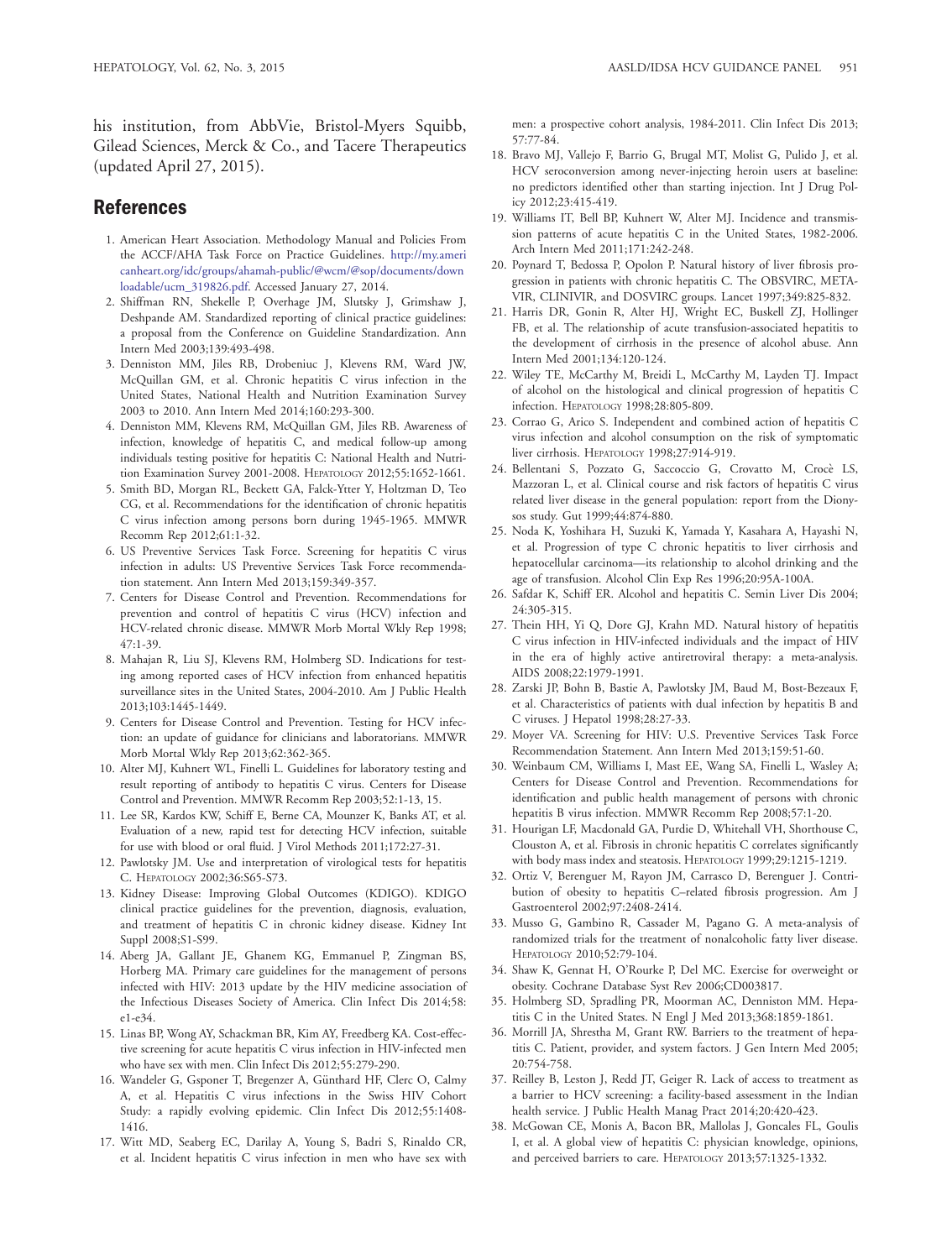- 39. Swain MG, Lai MY, Shiffman ML, Cooksley WG, Zeuzem S, Dieterich DT, et al. A sustained virologic response is durable in patients with chronic hepatitis C treated with peginterferon alfa-2a and ribavirin. Gastroenterology 2010;139:1593-1601.
- 40. Manns MP, Pockros PJ, Norkrans G, Smith CI, Morgan TR, Häussinger D, et al. Long-term clearance of hepatitis C virus following interferon alpha-2b or peginterferon alpha-2b, alone or in combination with ribavirin. J Viral Hepat 2013;20:524-529.
- 41. Poynard T, McHutchison J, Manns M, Trepo C, Lindsay K, Goodman Z, et al. Impact of pegylated interferon alfa-2b and ribavirin on liver fibrosis in patients with chronic hepatitis C. Gastroenterology 2002;122:1303-1313.
- 42. Morgan RL, Baack B, Smith BD, Yartel A, Pitasi M, Falck-Ytter Y. Eradication of hepatitis C virus infection and the development of hepatocellular carcinoma: a meta-analysis of observational studies. Ann Intern Med 2013;158:329-337.
- 43. van der Meer AJ, Veldt BJ, Feld JJ, Wedemeyer H, Dufour JF, Lammert F, et al. Association between sustained virological response and all-cause mortality among patients with chronic hepatitis C and advanced hepatic fibrosis. JAMA 2012;308:2584-2593.
- 44. Veldt BJ, Heathcote EJ, Wedemeyer H, Reichen J, Hoffmann WP, Zeuzem S, et al. Sustained virologic response and clinical outcomes in patients with chronic hepatitis C and advanced fibrosis. Ann Intern Med 2007;147:677-684.
- 45. Fabrizi F, Dixit V, Messa P. Antiviral therapy of symptomatic HCVassociated mixed cryoglobulinemia: meta-analysis of clinical studies. J Med Virol 2013;85:1019-1027.
- 46. Landau DA, Scerra S, Sene D, Resche-Rigon M, Saadoun D, Cacoub P. Causes and predictive factors of mortality in a cohort of patients with hepatitis C virus–related cryoglobulinemic vasculitis treated with antiviral therapy. J Rheumatol 2010;37:615-621.
- 47. Gisbert JP, Garcia-Buey L, Pajares JM, Moreno-Otero R. Systematic review: regression of lymphoproliferative disorders after treatment for hepatitis C infection. Aliment Pharmacol Ther 2005;21:653-662.
- 48. Takahashi K, Nishida N, Kawabata H, Haga H, Chiba T. Regression of Hodgkin lymphoma in response to antiviral therapy for hepatitis C virus infection. Intern Med 2012;51:2745-2747.
- 49. Svoboda J, Andreadis C, Downs LH, Miller WT Jr, Tsai DE, Schuster SJ. Regression of advanced non-splenic marginal zone lymphoma after treatment of hepatitis C virus infection. Leuk Lymphoma 2005;46:1365-1368.
- 50. Mazzaro C, Little D, Pozzato G. Regression of splenic lymphoma after treatment of hepatitis C virus infection. N Engl J Med 2002; 347:2168-2170.
- 51. Hermine O, Lefrere F, Bronowicki JP, Mariette X, Jondeau K, Eclache-Saudreau V, et al. Regression of splenic lymphoma with villous lymphocytes after treatment of hepatitis C virus infection. N Engl J Med 2002;347:89-94.
- 52. Backus LI, Boothroyd DB, Phillips BR, Belperio P, Halloran J, Mole LA. A sustained virologic response reduces risk of all-cause mortality in patients with hepatitis C. Clin Gastroenterol Hepatol 2011;9:509-516.
- 53. Neary MP, Cort S, Bayliss MS, Ware JE Jr. Sustained virologic response is associated with improved health-related quality of life in relapsed chronic hepatitis C patients. Semin Liver Dis 1999;19:77-85.
- 54. Younossi ZM, Stepanova M, Henry L, Gane E, Jacobson IM, Lawitz E, et al. Effects of sofosbuvir-based treatment, with and without interferon, on outcome and productivity of patients with chronic hepatitis C. Clin Gastroenterol Hepatol 2014;12:1349-1359.
- 55. Jezequel C, Bardou-Jacquet E, Desille Y, Renard I, Lainé F, Lelan C, et al. Survival of patients infected by chronic hepatitis C and F0F1 fibrosis at baseline after a 15 year follow-up [Abstract]. Proceedings of the 50th Annual Meeting of the European Association for the Study of the Liver (EASL); April 22-26, 2015; Vienna, Austria. Abstract PO709.
- 56. Øvrehus ALH, Blach S, Christensen PB, Gerstoft J, Weis N, Krarup H, et al. Impact of prioritizing treatment in a high resource setting—minimizing the burden of HCV related disease in 15 years [Abstract]. Proceedings of the 50th Annual Meeting of the European Association for

the Study of the Liver (EASL); April 22-26, 2015; Vienna, Austria. Abstract PO714.

- 57. Zahnd C, Salazar-Vizcaya LP, Wandeler G, Bertisch B, Keiser O, Dufour J-F, et al. Impact of deferring HCV treatment on liver-related events in HIV+ patients [Abstract]. Proceedings of the Conference on Retroviruses and Opportunistic Infections; February 23-26, 2015; Seattle, WA. Abstract 150.
- 58. McCombs JS, Tonnu-MiHara I, Matsuda T, McGinnis J, Fox S. Can hepatitis C treatment be safely delayed? Evidence from the Veterans Administration Healthcare System [Abstract]. Proceedings of the 50th Annual Meeting of the European Association for the Study of the Liver (EASL). April 22-26, 2015; Vienna, Austria. Abstract 0003.
- 59. Everhart JE, Wright EC, Goodman ZD, Dienstag JL, Hoefs JC, Kleiner DE, et al. Prognostic value of Ishak fibrosis stage: findings from the hepatitis C antiviral long-term treatment against cirrhosis trial. HEPATOLOGY 2010;51:585-594.
- 60. Garcia-Tsao G, Sanyal AJ, Grace ND, Carey W. Prevention and management of gastroesophageal varices and variceal hemorrhage in cirrhosis. HEPATOLOGY 2007;46:922-938.
- 61. Bruix J, Sherman M. Management of hepatocellular carcinoma: an update. HEPATOLOGY 2011;53:1020-1022.
- 62. Bedossa P, Dargère D, Paradis V. Sampling variability of liver fibrosis in chronic hepatitis C. HEPATOLOGY 2003;38:1449-1457.
- 63. Sebastiani G, Halfon P, Castera L, Pol S, Thomas DL, Mangia A, et al. SAFE biopsy: a validated method for large-scale staging of liver fibrosis in chronic hepatitis C. HEPATOLOGY 2009;49:1821-1827.
- 64. Castera L, Sebastiani G, Le Bail B, de Lédinghen V, Couzigou P, Alberti A. Prospective comparison of two algorithms combining noninvasive methods for staging liver fibrosis in chronic hepatitis C. J Hepatol 2010;52:191-198.
- 65. Chou R, Wasson N. Blood tests to diagnose fibrosis or cirrhosis in patients with chronic hepatitis C virus infection. Ann Intern Med 2013;159:372.
- 66. Ziol M, Handra-Luca A, Kettaneh A, Christidis C, Mal F, Kazemi F, et al. Noninvasive assessment of liver fibrosis by measurement of stiffness in patients with chronic hepatitis C. HEPATOLOGY 2005;41:48-54.
- 67. Boursier J, de Lédinghen V, Zarski JP, Fouchard-Hubert I, Gallois Y, Oberti F, et al. Comparison of eight diagnostic algorithms for liver fibrosis in hepatitis C: new algorithms are more precise and entirely noninvasive. HEPATOLOGY 2012;55:58-67.
- 68. Afdhal N, Zeuzem S, Kwo P, Chojkier M, Gitlin N, Puoti M, et al. Ledipasvir and sofosbuvir for untreated HCV genotype 1 infection. N Engl J Med 2014;370:1889-1898.
- 69. Kowdley KV, Gordon SC, Reddy KR, Rossaro L, Bernstein DE, Lawitz E, et al. Ledipasvir and sofosbuvir for 8 or 12 weeks for chronic HCV without cirrhosis. N Engl J Med 2014;370:1879-1888.
- 70. Ferenci P, Bernstein D, Lalezari J, Cohen D, Luo Y, Cooper C, et al. ABT-450/r-ombitasvir and dasabuvir with or without ribavirin for HCV. N Engl J Med 2014;370:1983-1992.
- 71. Poordad F, Hezode C, Trinh R, Kowdley KV, Zeuzem S, Agarwal K, et al. ABT-450/r-ombitasvir and dasabuvir with ribavirin for hepatitis C with cirrhosis. N Engl J Med 2014;370:1973-1982.
- 72. Lawitz E, Poordad FF, Pang PS, Hyland RH, Ding X, Mo H, et al. Sofosbuvir and ledipasvir fixed-dose combination with and without ribavirin in treatment-naive and previously treated patients with genotype 1 hepatitis C virus infection (LONESTAR): an open-label, randomised, phase 2 trial. Lancet 2014;383:515-523.
- 73. Lawitz E, Matusow G, DeJesus E, Yoshida E, Felizarta F, Ghalib R, et al. A phase 3, open-label, single-arm study to evaluate the efficacy and safety of 12 weeks of simeprevir (SMV) plus sofosbuvir (SOF) in treatment-naive or -experienced patients with chronic HCV genotype 1 infection and cirrhosis: OPTIMIST-2 [Abstract]. Proceedings of the 50th Annual Meeting of the European Association for the Study of the Liver (EASL); April 22-26, 2015; Vienna, Austria. Abstract LP04.
- 74. Jensen DM, O'Leary JG, Pockros P, Sherman K, Kwo P, Mailliard M, et al. Safety and efficacy of sofosbuvir-containing regimens for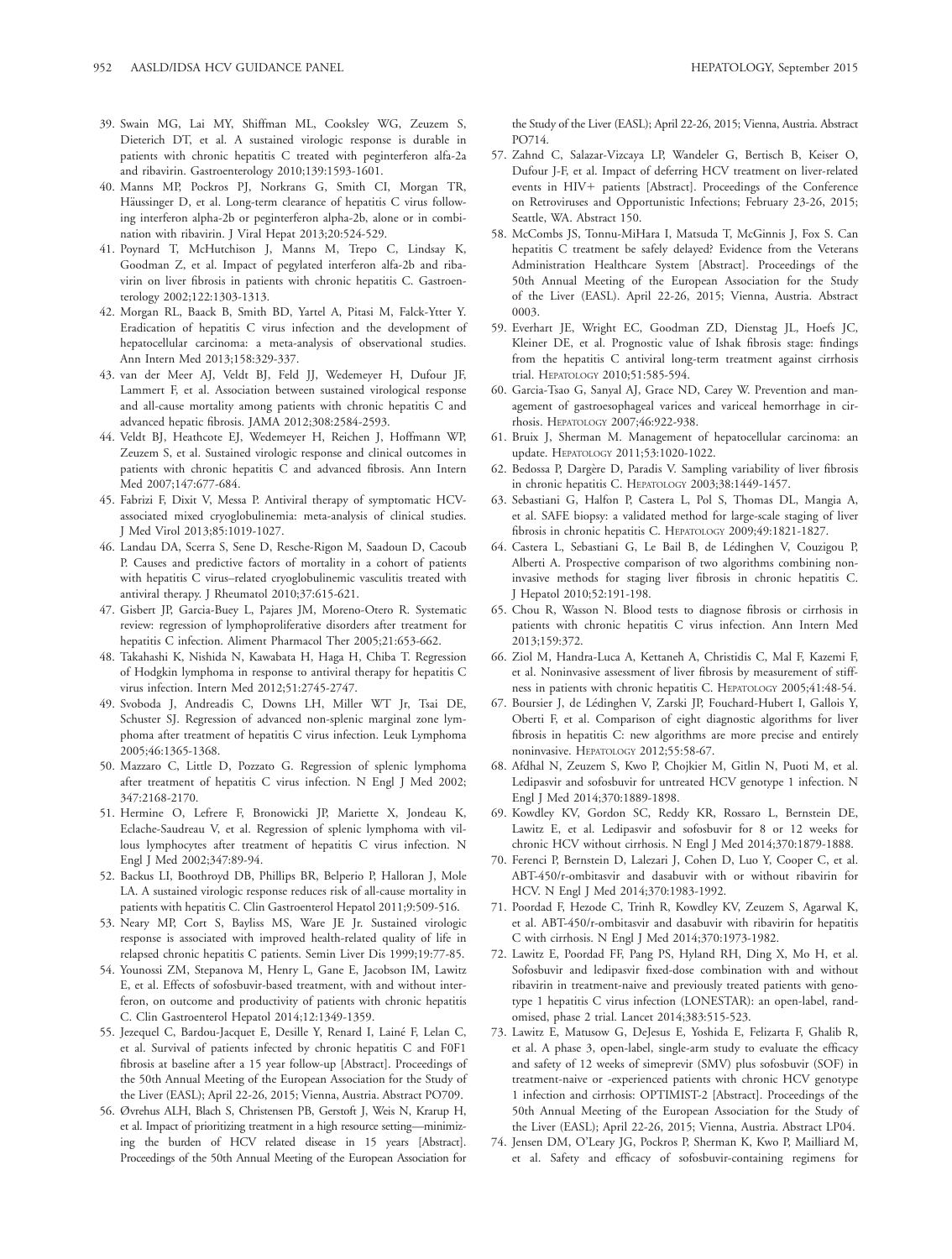hepatitis C: real-world experience in a diverse, longitudinal observational cohort [Abstract]. Proceedings of the 65th Annual Meeting of the American Association for the Study of Liver Diseases (AASLD); November 7-11, 2014; Boston, MA. Abstract 45.

- 75. Dieterich D, Bacon B, Flamm SL, Kowdley K, Milligan S, Tsai N, et al. Evaluation of sofosbuvir and simeprevir-based regimens in the TRIO network: academic and community treatment of a real-world, heterogeneous population [Abstract]. Proceedings of the 65th Annual Meeting of the American Association for the Study of Liver Diseases (AASLD); November 7-11, 2014; Boston, MA. Abstract 46.
- 76. Lawitz E, Mangia A, Wyles D, Rodriguez-Torres M, Hassanein T, Gordon SC, et al. Sofosbuvir for previously untreated chronic hepatitis C infection. N Engl J Med 2013;368:1878-1887.
- 77. Jacobson IM, Gordon SC, Kowdley KV, Yoshida EM, Rodriguez-Torres M, Sulkowski MS, et al. Sofosbuvir for hepatitis C genotype 2 or 3 in patients without treatment options. N Engl J Med 2013;368:1867-1877.
- 78. Zeuzem S, Dusheiko GM, Salupere R, Mangia A, Flisiak R, Hyland RH, et al. Sofosbuvir + ribavirin for 12 or 24 weeks for patients with HCV genotype 2 or 3: the VALENCE trial [Abstract]. Proceedings of the 64th Annual Meeting of the American Association for the Study of Liver Diseases (AASLD); November 1-5, 2013; Washington, DC. Abstract 1085.
- 79. Zeuzem S, Jacobson IM, Baykal T, Marinho RT, Poordad F, Bourlière M, et al. Retreatment of HCV with ABT-450/r-ombitasvir and dasabuvir with ribavirin. N Engl J Med 2014;370:1604-1614.
- 80. Foster GR, Pianko S, Cooper C, Brown A, Forton D, Nahass RG, et al. Sofosbuvir + peginterferon/ribavirin for 12 weeks vs sofosbuvir + ribavirin for 16 or 24 weeks in genotype 3 HCV infected patients and treatmentexperienced cirrhotic patients with genotype 2 HCV: the BOSON study. Presented at the 50th Annual Meeting of the European Association for the Study of the Liver (EASL); April 22-26, 2015; Vienna, Austria.
- 81. Nelson DR, Cooper JN, Lalezari JP, Lawitz E, Pockros P, Freilich BF, et al. All-oral 12-week combination treatment with daclatasvir (DCV) and sofosbuvir (SOF) in patients infected with HCV genotype (GT) 3: ALLY-3 phase 3 study [Abstract]. Proceedings of the 65th Annual Meeting of the American Association for the Study of Liver Diseases (AASLD); November 7-11, 2014; Boston, MA. Abstract LB-3.
- 82. Pol S, Reddy KR, Hezode C, Hassanein T, Marcellin P, Berenguer M, et al. Interferon-free regimens of ombitasvir and ABT-450/r with or without ribavirin in patients with HCV genotype 4 infection: PEARL-I study results [Abstract]. Proceedings of the 65th Annual Meeting of the American Association for the Study of Liver Diseases (AASLD); November 7-11, 2014; Boston, MA.
- 83. Kapoor R, Kohli A, Sidharthan S, Sims Z, Petersen TL, Osinusi A, et al. All oral treatment for genotype 4 chronic hepatitis C infection with sofosbuvir and ledipasvir: interim results from the NIAID SYN-ERGY trial [Abstract]. Proceedings of the 65th Annual Meeting of the American Association for the Study of Liver Diseases (AASLD). November 7-11, 2014; Boston, MA. Abstract 240.
- 84. Abergel A, Loustaud-Ratti V, Metivier S, Jiang D, Kersey K, Knox SJ, et al. Ledipasvir/sofosbuvir for the treatment of patients with chronic genotype 4 or 5 HCV infection [Abstract]. Proceedings of the 50th Annual Meeting of the European Association for the Study of the Liver (EASL); April 22-26, 2015; Vienna, Austria.
- 85. Ruane PJ, Ain D, Stryker R, Meshrekey R, Soliman M, Wolfe PR, et al. Sofosbuvir plus ribavirin for the treatment of chronic genotype 4 hepatitis C virus infection in patients of Egyptian ancestry. J Hepatol 2015;62:1040-1046.
- 86. Esmat GE, Omar RF, Khairy M, Doss W, Shiha G, Hassany M, et al. Sofosbuvir plus ribavirin in the treatment of Egyptian patients with chronic genotype 4 HCV infection [Abstract]. Proceedings of the 65th Annual Meeting of the American Association for the Study of Liver Diseases (AASLD); November 7-11, 2014; Boston, MA. Abstract 959.
- 87. Molina JM, Orkin C, Iser DM, Zamora FX, Nelson M, Stephan C, et al. All-oral therapy with sofosbuvir plus ribavirin for the treatment of HCV genotypes 1, 2, 3 and 4 infection in patients co-infected with HIV (PHOTON-2) [Abstract]. Proceedings of the 20th Interna-

tional AIDS Conference; July 20-25, 2014; Melbourne, Australia. Abstract MOAB0105LB.

- 88. Gane EJ, Hyland RH, An D, Svarovskaia ES, Pang PS, Symonds WT, et al. High efficacy of LDV/SOF regimens for 12 weeks for patients with HCV genotype 3 or 6 infection [Abstract]. Proceedings of the 65th Annual Meeting of the American Association for the Study of Liver Diseases (AASLD); November 7-11, 2014; Boston, MA
- 89. Afdhal N, Reddy KR, Nelson DR, Lawitz E, Gordon SC, Schiff E, et al. Ledipasvir and sofosbuvir for previously treated HCV genotype 1 infection. N Engl J Med 2014;370:1483-1493.
- 90. Jacobson IM, Ghalib RH, Rodriguez-Torres M, Younossi ZM, Corregidor A, Sulkowski MS, et al. SVR results of a once-daily regimen of simeprevir (TMC435) plus sofosbuvir (GS-7977) with or without ribavirin in cirrhotic and non-cirrhotic HCV genotype 1 treatment-naive and prior null responder patients: The COSMOS study [Abstract]. Proceedings of the 64th Annual Meeting of the American Association for the Study of Liver Diseases (AASLD); November 1-5, 2013; Washington, DC. Abstract LB-3.
- 91. Bourliere M, Sulkowski MS, Omata M, Zeuzem S, Feld J, Lawitz E, et al. An integrated safety and efficacy analysis of >500 patients with compensated cirrhosis treated with ledipasvir/sofosbuvir with or without ribavirin [Abstract]. Proceedings of the 65th Annual Meeting of the American Association for the Study of Liver Diseases (AASLD); November 7-11, 2014; Boston, MA. Abstract 82.
- 92. Simeprevir [package insert]. Titusville, NJ: Janssen Therapeutics; 2013.
- 93. Lawitz E, Sulkowski MS, Ghalib R, Rodriguez-Torres M, Younossi ZM, Corregidor A, et al. Simeprevir plus sofosbuvir, with or without ribavirin, to treat chronic infection with hepatitis C virus genotype 1 in non-responders to pegylated interferon and ribavirin and treatment-naive patients: the COSMOS randomised study. Lancet 2014;384:1756-1765.
- 94. Andreone P, Colombo MG, Enejosa JV, Koksal I, Ferenci P, Maieron A, et al. ABT-450, ritonavir, ombitasvir, and dasabuvir achieves 97% and 100% sustained virologic response with or without ribavirin in treatment-experienced patients with HCV genotype 1b infection. Gastroenterology 2014;147:359-365.
- 95. Bourliere M, Bronowicki J, de Ledinghen V, Hezode C, Zoulim F, Mathurin P, et al. Ledipasvir/sofosbuvir fixed dose combination is safe and efficacious in cirrhotic patients who have previously failed proteaseinhibitor based triple therapy [Abstract]. Proceedings of the 65th Annual Meeting of the American Association for the Study of Liver Diseases (AASLD). November 7-11, 2014; Boston, MA. Abstract LB-6.
- 96. Osinusi A, Marti M, Kohli A, Meissner R, Townsend K, Nelson A, et al. Sofosbuvir/ledipasvir in retreatment of HCV genotype-1 patients who previously failed sofosbuvir/ribavirin therapy [Abstract]. Proceedings of the 49th Annual Meeting of the European Association for the Study of the Liver (EASL); April 9-13, 2014; London, UK.
- 97. Wyles D, Pockros P, Morelli G, Younes Z, Svarovskaia E, Yang JC, et al. Ledipasvir-sofosbuvir plus ribavirin for patients with genotype 1 hepatitis C virus previously treated in clinical trials of sofosbuvir regimens. HEPATOLOGY 2015;61:1793-1797.
- 98. Hezode C, Asselah T, Reddy KR, Hassanein T, Berenguer M, Fleischer-Stepniewska K, et al. Ombitasvir plus paritaprevir plus ritonavir with or without ribavirin in treatment-naive and treatmentexperienced patients with genotype 4 chronic hepatitis C virus infection (PEARL-I): a randomised, open-label trial. Lancet 2015; doi: [10.1016/S0140-6736\(15\)60159-3.](info:doi/10.1016/S0140-6736(15)60159-3.)
- 99. Dienstag JL, Ghany MG, Morgan TR, Di Bisceglie AM, Bonkovsky HL, Kim HY, et al. A prospective study of the rate of progression in compensated, histologically advanced chronic hepatitis C. HEPATOLOGY 2011;54:396-405.
- 100. Schneider MD, Sarrazin C. Antiviral therapy of hepatitis C in 2014: do we need resistance testing? Antiviral Res 2014;105:64-71.
- 101. Morisco F, Granata R, Stroffolini T, Guarino M, Donnarumma L, Gaeta L, et al. Sustained virological response: a milestone in the treatment of chronic hepatitis C. World J Gastroenterol 2013;19:2793-2798.